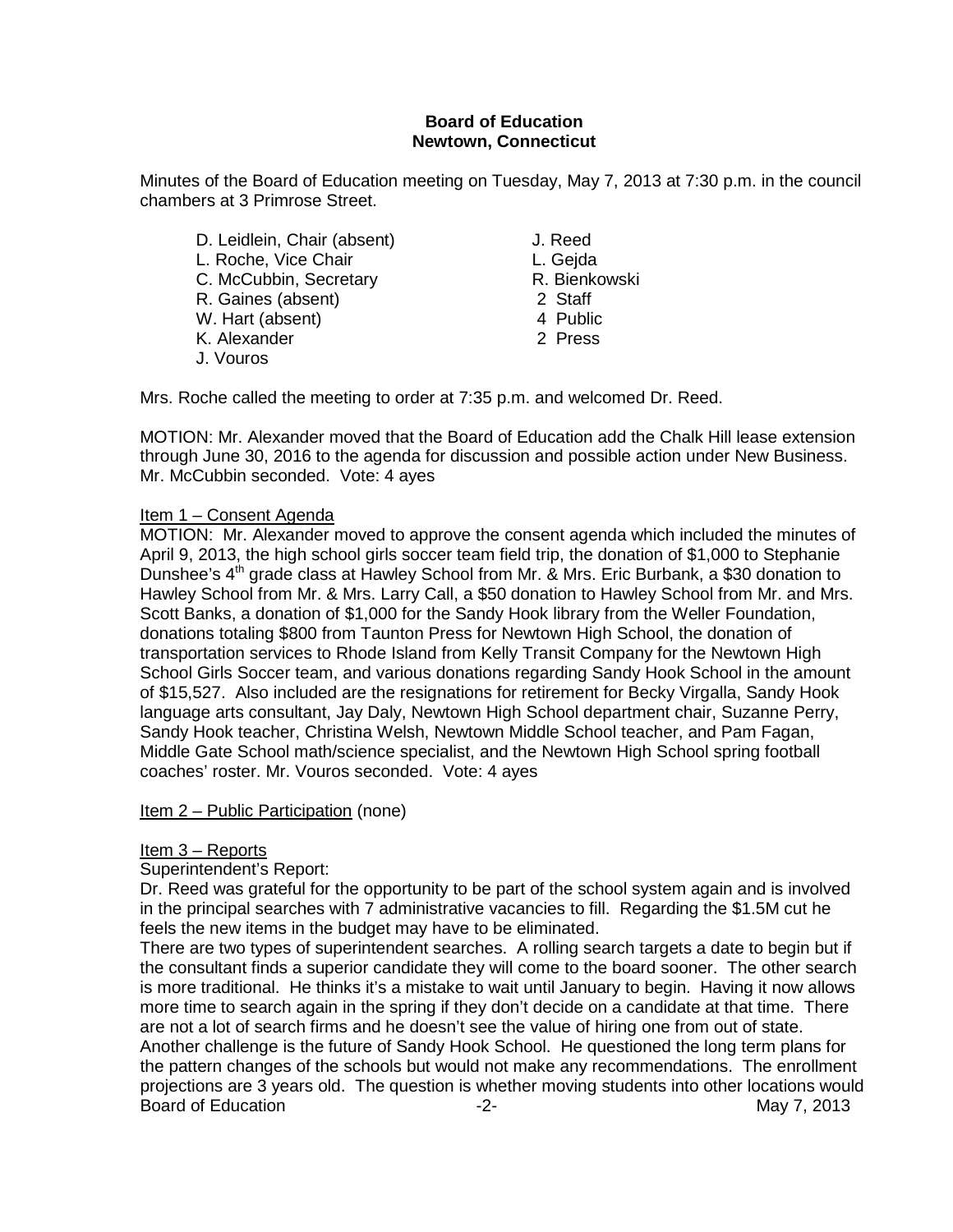cause problems for them. Any growth in Newtown will be based on the growth of homes and the birthrate. He spoke with Nesdec today regarding an enrollment study but was told this was not an appropriate time to do this because the market is in the state of flux. There are a significant number of homes on the market which makes it difficult to know what will happen. The enrollment is all speculation. He feels research should be done on reorganizational plans for the district. The assumption that if Hawley was moved to another building would save money is not entirely correct because a number of staff from that school would still be needed.

Mr. Alexander said we previously asked about an enrollment study.

Dr. Reed said we don't know what the impact of the tragedy would be for this town and how it will impact sales. In good times people have more children but we don't expect the birth rate to surge. The estimated cost is \$6,240 which involves a comprehensive report. He suggested waiting for a year to see if the housing market changes. Mr. Gaines brought up an issue of the number of classes on grade level. The ed specs are preliminary but would be refined as needed. It's a question of where you want to put your future and not just closing schools.

Mr. Vouros was concerned that closing Reed School would be discussed at the meeting Friday night.

Dr. Reed said it was premature to assume Reed would close. The study with the Selectman's office was that once enrollment drops 1,500 students there would be another enrollment study. We could repurpose one of the current buildings. If a decision is made Friday night it would then come to back to the Board. The deadline for passage is June 7. The community needs to know we are trying to take advantage of the state being of significant assistance to get the students back into Newtown.

Correspondence: Mr. McCubbin said the Board received 38 emails with 22 miscellaneous and 16 with opinions on Sandy Hook School.

Dr. Reed stated that last August a request for information was made by a parent. We obtained information using a search for any place the student's name was listed. When the search generated over 10,000 pages and was put on a disc with the assumption it was refined with the student's information. The parent realized the volume exceeded what was requested and returned the disc to the school system. We decided to tell the parents by letter which was written just before the Sandy Hook School incident but it was forgotten about and the letter was mailed last Friday. We received numerous phone calls on Monday regarding the shared information. It will take up to 30 days to supply this for parents. A new letter is going out to the 800 high school families with apologies and that we would give them the information. We can't guarantee the information wasn't looked at but we believe that it was not viewed. We are sorry this happened and unfortunately the letter generated questions we could have answered in a more pro-active way.

#### Director of Business Report:

Mr. Bienkowski stated that we have restricted spending for the balance of the year. We learned our excess cost grant is down to a \$72 reimbursement for about \$70,000. We have had an administrator retire so we have to pay vacation accumulation. There has also been additional tutoring and homebound services plus \$40,000 in tuition. We don't know when the Serv Grant Board of Education **-3-** All the state of Education of Education and the state of the state of the state of the state of the state of the state of the state of the state of the state of the state of the state of the state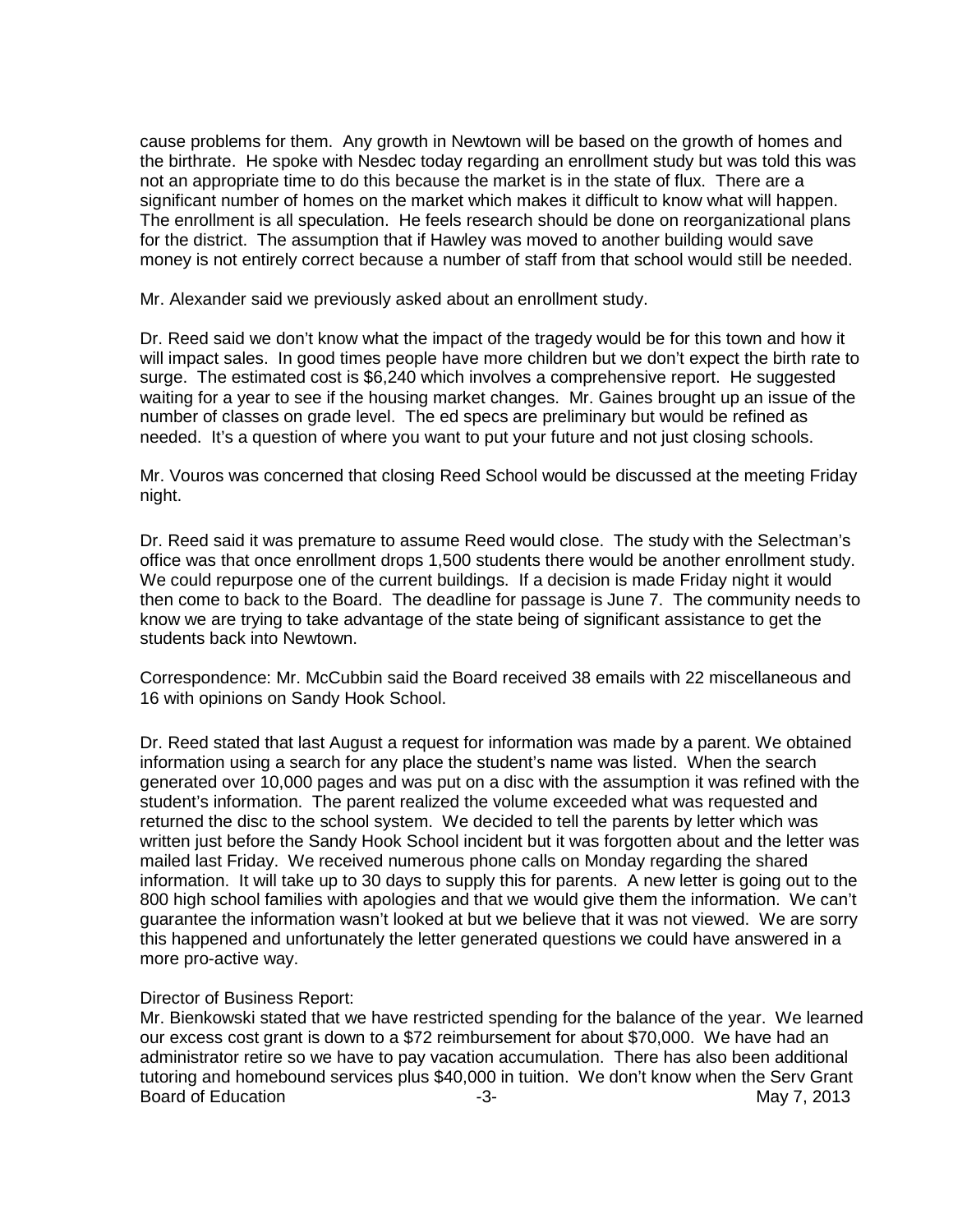will be approved and reimburse us for expenses. That is the same for the Justice grant. We also have insurance costs and can't count on every dollar being reimbursed. We put a budget freeze in place today for anything that is not instruction related. The second insurance claim was put in today.

*Dr. Reed said this freeze is later than usual. Only items that must be* purchased can go through. The Town of Newtown has spent its contingency so they don't have any money. We have \$89,000 in the capital nonrecurring fund which is a backup for the intent of repaving the middle school parking lot. The Justice Department Grant has funds to address some of the security task force recommendations. The Board of Education budget does not contain money for any security recommendations from the Security Committee. Attendance at conferences is on hold also.

#### Item 4 – Old Business

#### Serve Grant:

Dr. Reed stated that Dr. Robinson felt confident that the money is forthcoming so we are advertising for the positions in that grant. They are not duplicated in the budget. There is nothing in our budget for the 13 positions. The Board and school system are undertaking a comprehensive program with services to Sandy Hook being provided by Yale and the Clifford Beers Institute. Wellmore will be contacted to work directly with the students and families. Newtown Youth Services will work with staff on mental health issues. We need to hire a project director. We purchased 40% of Melissa Brymer's time but most of the time she will not be on site. We have to hire 7 guidance counselors. One has been hired by the high school. We also need 3 social workers, 5 counselors and the Sandy Hook assistant principal position will remain. The project facilitator is critical and will work with Melissa Brymer. We also need a part time communications coordinator. The Town hired their own mental health consultant. An additional special education supervisor is needed along with some clerical staff assistance to keep track of the financial work on the grant which is for \$4M. The grant comes to the Board of Education but we hire for these positions. A big priority for us is to get the project director on board. This will set the tone for the next 3 years. We will follow all of the Sandy Hook students through  $12<sup>th</sup>$ grade.

Mr. Vouros asked if the project coordinator would report to him.

Dr. Reed stated that we would have to see what is stated in the grant. It could be collaborative with Julie Haggard. He's very grateful she is here and is supportive of all that she does.

### Lease for Chalk Hill School:

MOTION: Mr. Alexander moved that the agreement dated December 17, 2012 among the Town of Newtown, the Newtown Board of Education, and the Town of Monroe for the use and occupancy of the Chalk Hill School is hereby modified, in accordance with the "First Amendment To Agreement," which sets its term to June 2016. Mr. McCubbin seconded.

Mr. Bienkowski said that last evening the Board of Selectmen approved the lease modification between the Town of Monroe and Newtown and thought it best to extend it for 2 years but there is a clause that allows us to terminate the lease with 6 months notice. The terms of the original lease will be carried forward with some modification on police service costs and land use issues with town of Monroe. The Legislative Council in Monroe hopes to take action by May 13.

Mr. Alexander asked how we have been paying the Monroe Police Department. Board of Education **-4-** All the set of the May 7, 2013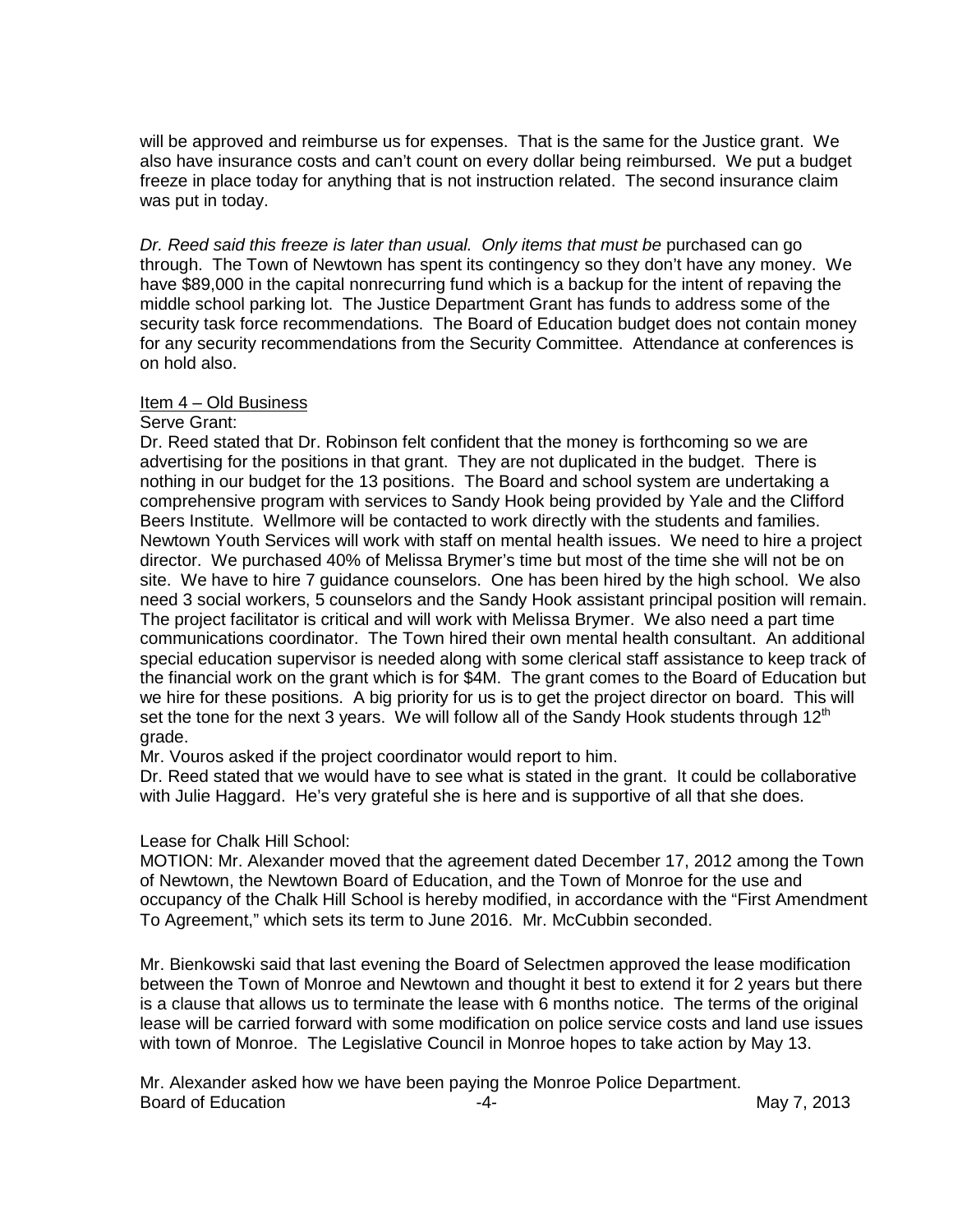Mr. Bienkowski said we haven't received invoice for their services. Monroe applied for a Justice Grant which we hope will pay for their services for us. They expect 2 federal grants also but they want some assurance that we would be responsible if that doesn't come through.

Dr. Reed said the cost has been about \$300,000 for Monroe police. Initially we wanted to submit the grant but they felt they wanted to.

Vote: 4 ayes

#### Item 5 – New Business

 $Mrs$ . Roche stated the discussion on the  $6<sup>th</sup>$  grade social studies curriculum would be postponed.

Minutes of April 24, 2013:

MOTION: Mr. Alexander moved that the Board of Education approve the minutes of April 24, 2013. Mr. Vouros seconded. Vote: 3 ayes, 1 abstained (Mr. McCubbin)

#### Item 6 – Public Participation

Caryn Holden, 68 Berkshire Road, welcomed Dr. Reed and thanked him for coming back to help the district and appreciated the updates.

MOTION: Mr. Alexander moved to adjourn. Mr. Vouros seconded. Vote: 4 ayes

Item 7 – Adjournment The meeting adjourned at 9:05 p.m.

Respectfully submitted:

 Cody McCubbin **Secretary** 

\_\_\_\_\_\_\_\_\_\_\_\_\_\_\_\_\_\_\_\_\_\_\_\_\_\_\_\_\_\_\_\_\_\_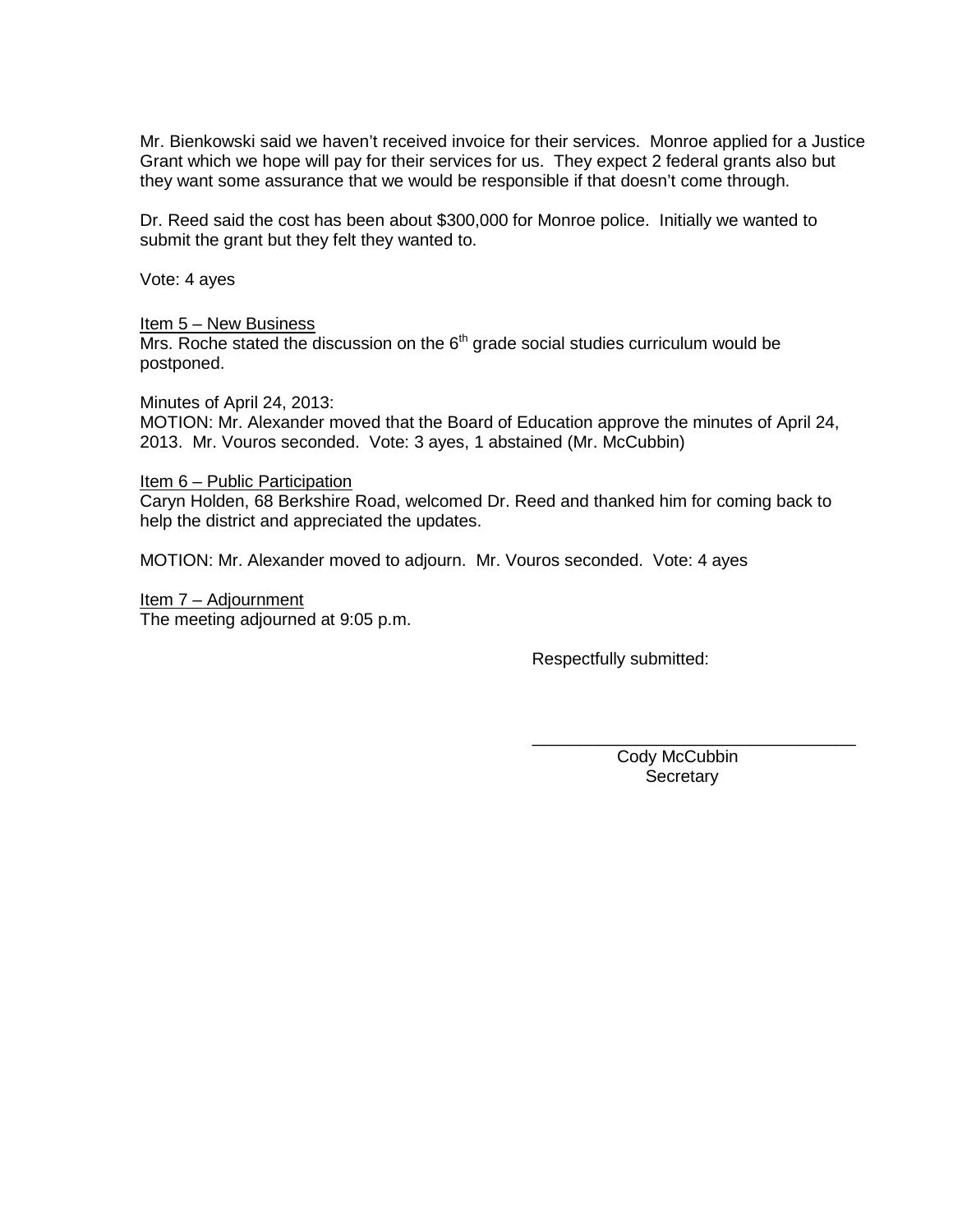## **Board of Education Newtown, Connecticut**

Minutes of the Board of Education meeting on Tuesday, April 9, 2013 at 7:30 p.m. in the council chambers at 3 Primrose Street.

- D. Leidlein, Chair **J. Robinson** L. Roche, Vice Chair (E. Chair L. Gejda L. Gejda L. Geisenberg)<br>C. McCubbin, Secretary (E. C. Bienkowski C. McCubbin, Secretary **R. Bienkowski**n, Secretary **R. Bienkowskin**, Staff (R. Bienkowskin, 2001) R. Gaines<br>W. Hart K. Alexander J. Vouros
	-
	-
	-
	-
	- 1 Public<br>3 Press
	-

Mrs. Leidlein called the meeting to order at 7:38 p.m.

#### Item 1 – Consent Agenda

MOTION: Mr. Hart moved that the Board of Education approve the consent agenda which included the minutes of April 2, 2013, various donations to Sandy Hook School and the district, the donation of equipment from Advanced Security Technologies valued at \$172,067, the resignation of Catherine Sosnowski, teacher at Newtown High School, the resignation of Eric Colon-Rodriguez, special education supervisor, and the resignation of Dorothea Panayotou, teacher at Newtown High School. Mr. Vouros seconded. Vote: 7 ayes

Item 2 – Public Participation - none

#### Item 3 – Reports

Correspondence: Mr. McCubbin stated that the Board received 8 miscellaneous correspondence.

Chair Report: Mrs. Leidlein attended the first task force meeting for Sandy Hook School which addressed the process for possible solutions for Sandy Hook School. It is important for as many Board members to attend as possible.

#### Superintendent's Report:

Dr. Robinson stated that 12 teams went to the Odyssey of the Mind competition held on April 6. Eight teams placed fourth or higher with five qualifying for the national competition in Michigan.

We are putting extra emphasis on transition meetings in schools and between schools and have added support with the larger group going into  $9<sup>th</sup>$  grade. We will also have extra emphasis on 4<sup>th</sup> grade students going to 5th grade. Melissa Brymer would be here for these discussions.

Mr. Hart presented the plaque that he and Mr. Vouros received last Friday from Congregation Adath Israel commemorating the donation of 2,200 trees planted in Israel for those lost from Sandy Hook School.

Mrs. Leidlein asked if there were special considerations on how to divide Sandy Hook students in the clusters at Reed.

Dr. Robinson said this transition will have some assistance from the therapists who have been with us. We don't want to keep an identified group going in alone.

Mrs. Leidlein questioned whether some therapists would transition to Reed next year. Dr. Robinson said they were. Wellmore is in charge of the mental health services at Reed.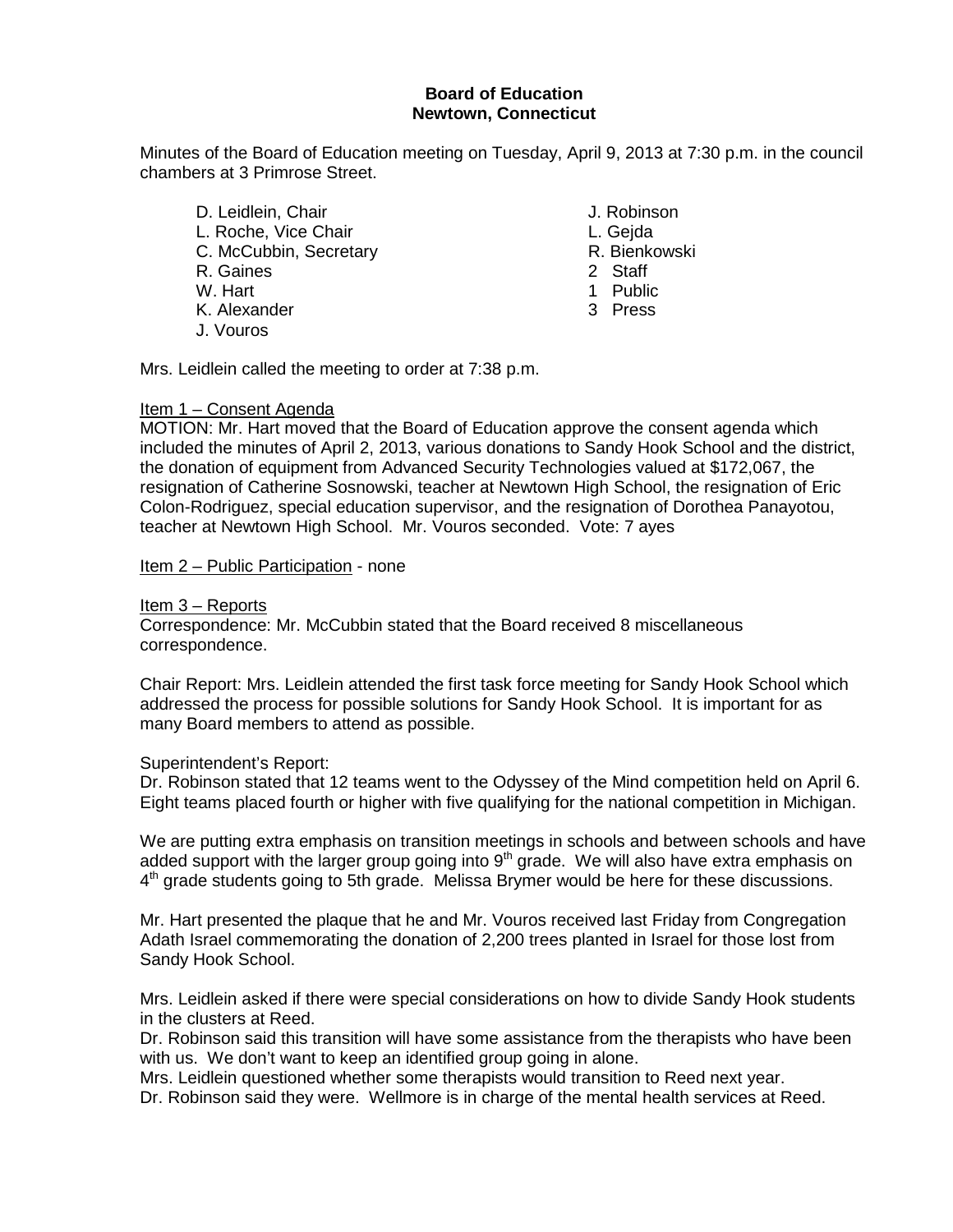Board of Education **-2-** April 9, 2013

Financial Report and Transfers:

MOTION: Mr. Hart moved to approve the financial report and transfers for the month ending March 31, 2013. Mr. McCubbin seconded.

Mr. Bienkowski presented the financial report. All main object accounts are positive and there were limited transfers. The salary balance declined by over \$149,000 due to vacation accruals, departing administrators, the interim administrator position and a number of leaves for maternity. Estimated offsets include \$80,000 for insurance, \$167,000 from the Serv Grant in certified salaries, clerical and EA accounts, and \$58,000 anticipated from the Department of Justice. He recommended transferring \$15,000 from dental to professional services and \$24,000 from unemployment to workers comp. Regarding donations, when the town receives revenues they are deposited to other accounts for things like books, the Hawley School Project, the Sandy Hook School library and various others.

Mr. Vouros asked why we couldn't spend money for the schools and then get reimbursed from the Department of Justice Grant.

Mr. Bienkowski said that grant has different categories. One is for the immediate response to control the crisis such as police department overtime and traffic control. The next part was setting up another school. Some components will be eligible for that and also go for insurance. We also have to use other sources of revenue we have first such as insurance. Part of the delay is sequestration. The government reduced a lot of money going to different agencies. It's a slow turnaround process. We don't have the authority to just spend the money. There are procurement standards to abide by. Bob Tait was meeting with DOJ on Wednesday.

Mrs. Leidlein asked Mr. Bienkowski to send her a dollar amount for recommended improvements for the various schools that can't be accomplished due to lack of funds. Vote: 7 ayes

#### Item 4 – Old Business

Professional Growth Plan:

Dr. Robinson introduced Mr. Dumais who is the facilitator of this project. This is the draft of the new teacher evaluation plan which was mandated by the state and will be submitted in May. The committee includes teachers, administrators and central office. This is a teacher growth plan which will show some element of growth each year. It is an enhanced support program for teachers.

Mr. Vouros asked wanted to know the impact on the high school if an assistant principal was not added.

Mr. Dumais said with the current structure it is overwhelming to perform observations but the new plan with increased observations will put more of a burden on the existing staff.

The state will send feedback on our plan in May.

Mrs. Leidlein asked to see the final plan that is sent to the state.

Policy 3-202 Budget Procedures and Major Object Code Transfers:

MOTION: Mr. McCubbin moved that the Board of Education approve the revisions to Policy 3- 202 Budget Procedures and Major Object Code Transfers as discussed.

Mr. McCubbin said this requires our check registers to be put on line.

Mr. Bienkowski said Trumbull's report is by vendor but does not list what the expense was for. His current list has more information. We have to be careful to eliminate student information. We do check runs a minimum of three times per month the alternate weeks to payroll processing.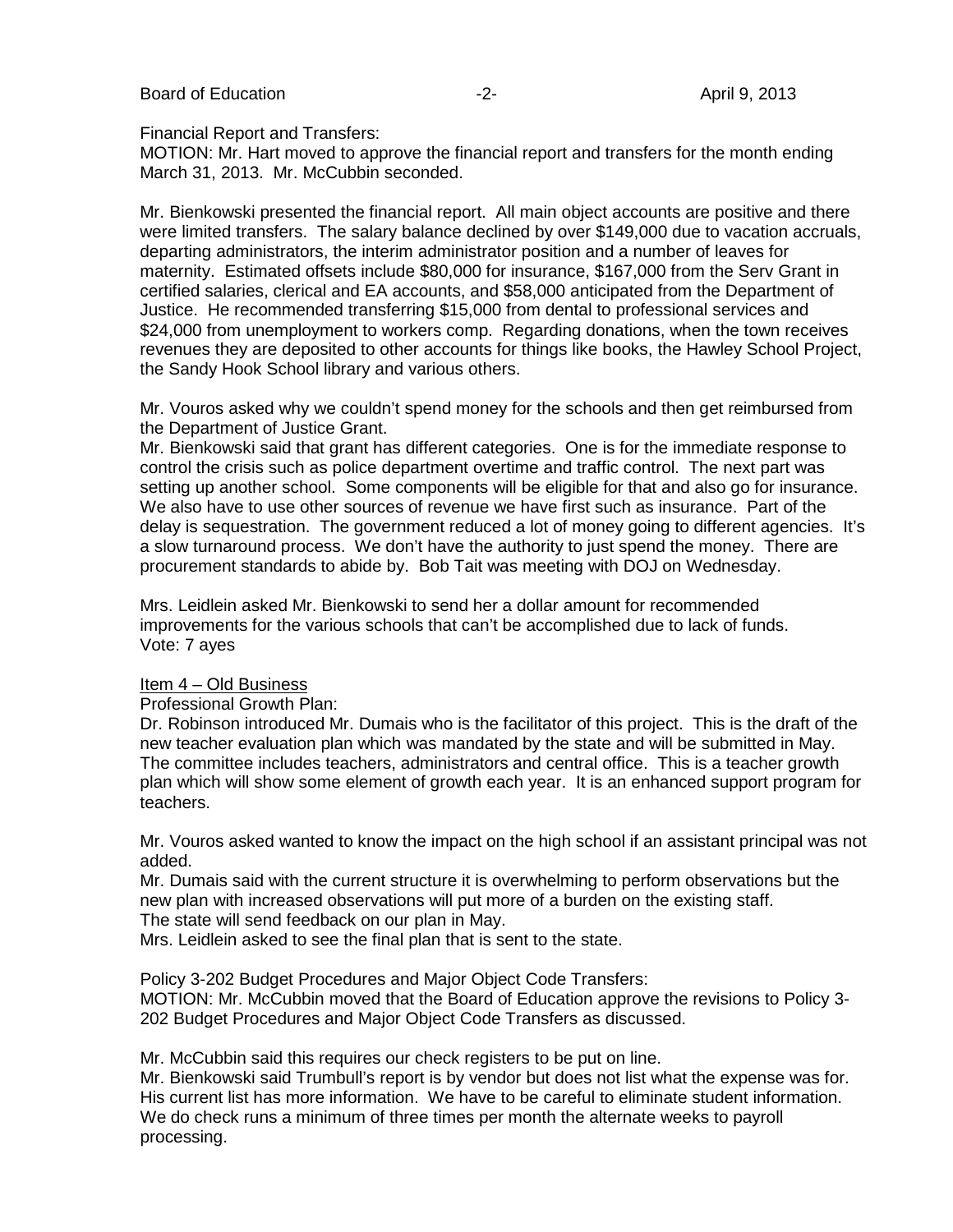Mr. McCubbin said the current schedule was fine or could be expanded to six weeks or two months.

After some discussion Mr. Bienkowski felt the financial reports automatically go on our web site for the public. We will just add the check registers.

The following sentence was added to the fourth paragraph:

*The financial report and check registers will be published on the district website.*  Mr. Bienkowski said this would take the place of sending it to the Board. Vote: 7 ayes

Serv Grant Update:

Dr. Robinson said we have had some issues with allowable fees for some sub-contractors but changes have been made to meet the federal guidelines. The final budget was sent in yesterday but it had a mistake and was sent back. Hopefully it will be fixed by tomorrow to be sent in. We expect a quick turnaround as we have remediated everything they brought up. The reimbursement for everything from December 14 through this summer will be in the first immediate needs grant. The second immediate needs Serv grant will be from August. We had requested it for years 3 and 4 but they asked us to request those years separately. The amount was \$4M for 3-1/2 years. We expected to have a clean copy tomorrow and will send it to the Board.

Laura expressed concern that the Board has not seen it and it didn't make sense to not be involved.

Dr. Robinson said Melissa Brymer met with Mrs. Leidlein regarding the grant. We were told to keep it confidential.

Mr. Alexander asked that if the things we are requesting in the Serv grant are not provided if we would need them in our budget. It would be helpful to know this before the budget vote. Dr. Robinson feels the changes we made would be eligible for coverage.

Mr. Vouros asked about the private schools.

Dr. Robinson said they told us we were required to work with our private schools to get what they needed. They have greater concerns about hardening their facilities. One school didn't want to be included and two asked for mental health services. She isn't sure how much money they would get but would research that information.

#### Item 5 – New Business

Minute of April 4, 2013:

MOTION: Mr. Hart moved to approve the minutes of April 4, 2013. Mr. McCubbin seconded. Vote: 5 ayes, 2 abstained (Mr. Gaines, Mr. Alexander)

#### Funding Authorization:

MOTION: Mr. Hart moved that the Board of Education authorize an expenditure of \$60,000 from the Sandy Hook Special Revenue Fund, town account #33 402, for the purpose of providing a school building facilitator/consultant and that said expenditure may be reduced by any future corporate donations to this fund. Mrs. Roche seconded.

Mr. Hart questioned why this was coming for Board approval as this is on the town's books. Mr. Bienkowski deposited \$120,616.50 in the Sandy Hook School account from donations the town received.

Mrs. Roche said the original fee was \$75,000 plus expenses but was reduced to \$60,000 plus expenses. Another \$20,000 was applied to this donation.

Mr. Hart questioned the \$12,000 fee per meeting and how many of their staff was involved.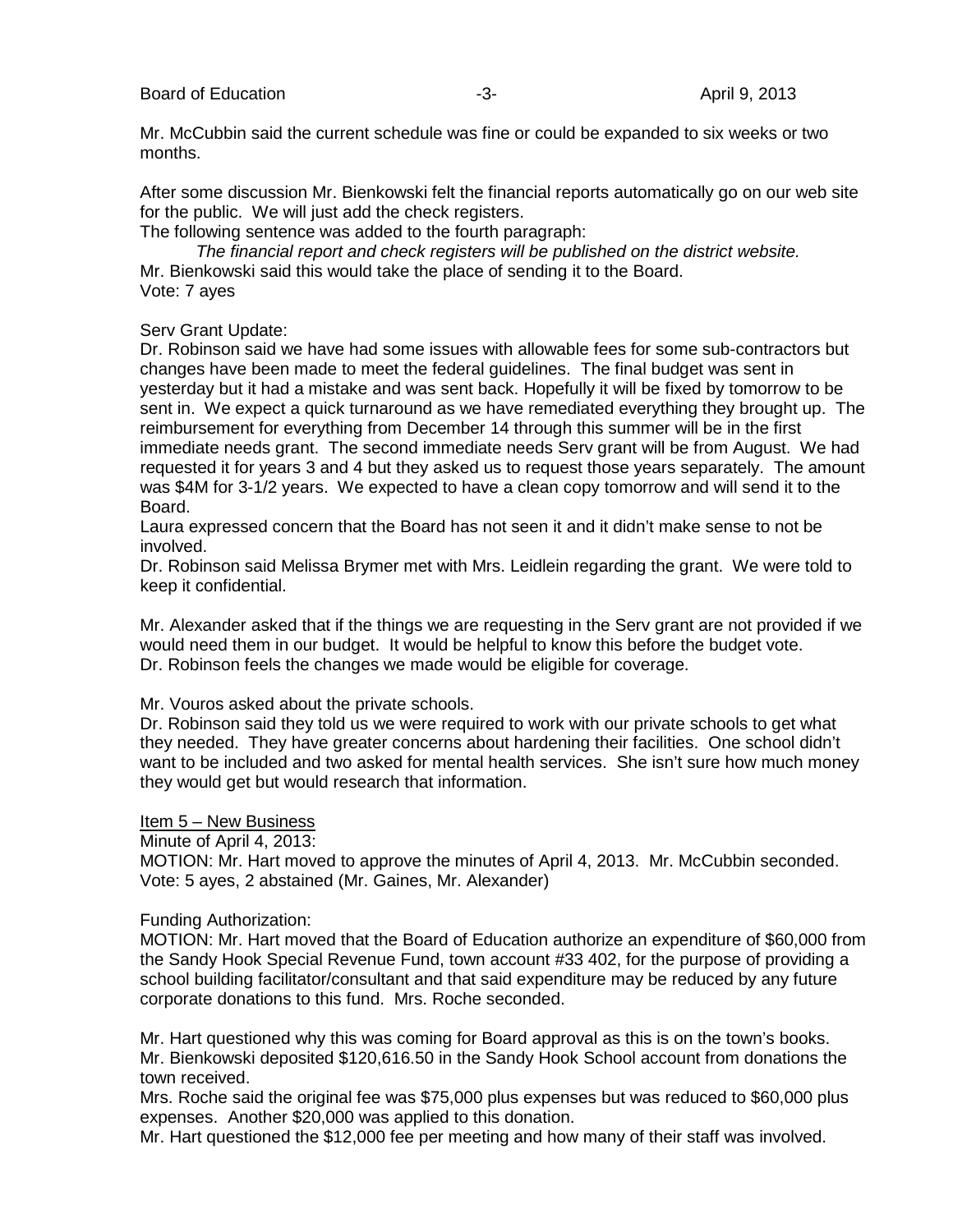Mrs. Leidlein said this money was for meetings of the Sandy Hook Task Force composed of 28 members to move forward with a decision for Sandy Hook School.

Mr. Alexander asked for clarification on what this money was for and a specific name. Mr. McCubbin said it was for the Harwood Institute.

Mrs. Leidlein said Mr. Tait sent her the cost. It was voted on at a Board of Selectman meeting.

Mr. Bienkowski said a town account can be designated for school purposes. They could have turned it over to us. For convenience purposes they commingled the money into one fund. They want the Board's direction in agreeing to spend the money for this purpose. Mrs. Leidlein stated that Mr. Tait said the \$20,000 has been approved by the Board of Selectman. The rest is for the Sandy Hook line item for Board of Education approval.

Mr. Hart felt it was a large amount of money to facilitate five meetings.

Mrs. Leidlein said it also includes pre-meetings and focus group meetings.

Mr. Hart requested more detail.

Mr. Alexander was concerned because people donated money but didn't specify where it should go. He feels this amount should come out of the undesignated item.

Mrs. Leidlein stated these meetings are specific to Sandy Hook School.

Mr. Gaines said the meetings are about what to do with Sandy Hook School and he posed an amendment that the Board of Education request the town authorize an expenditure of \$60,000 from the Sandy Hook Special Revenue Fund, town account #33 402, for the purpose of providing a facilitator/consultant for the Sandy Hook School Task Force and associated activities and that said expenditure may be reduced by any future individual/corporate donations to this fund.

Mr. McCubbin saw the concern that we didn't hire these people but have to pay for them. Mr. Hart felt we didn't have a budget for this and was concerned about what else may be needed.

Mr. Alexander seconded the amendment. It makes more sense to have the town authorize the money.

Mr. Bienkowski said the town builds for the district and controls the process. This amendment would have to go back to the Board of Selectman who already acted and it is set to go to the Legislative Council. It would set them back if we don't approve it. They are looking at us to help expedite this process.

Mr. Alexander said they need to provide sufficient detail.

Attorney Floyd Dugas stated we are being asked to accept the funds for the designated purpose.

Mr. Alexander said the disagreement is over the word authorize. He wants to assure the public that the Board of Education didn't spend \$60,000 they didn't know about. Mr. Hart was opposed to the amendment if we use the word authorize.

Amended motion: Mr. Gaines moved to amend the motion to move that the Board of Education request the town authorize an expenditure of \$60,000 from the Sandy Hook Special Revenue Fund, town account #33 402, for the purpose of providing a facilitator/consultant for the Sandy Hook School Task Force and associated activities and that said expenditure may be reduced by any future individual/corporate donations to this fund.

Vote: 1 aye, 6 nays (Mrs. Leidlein, Mrs. Roche, Mr. McCubbin, Mr. Hart, Mr. Alexander, Mr. Vouros) Motion fails.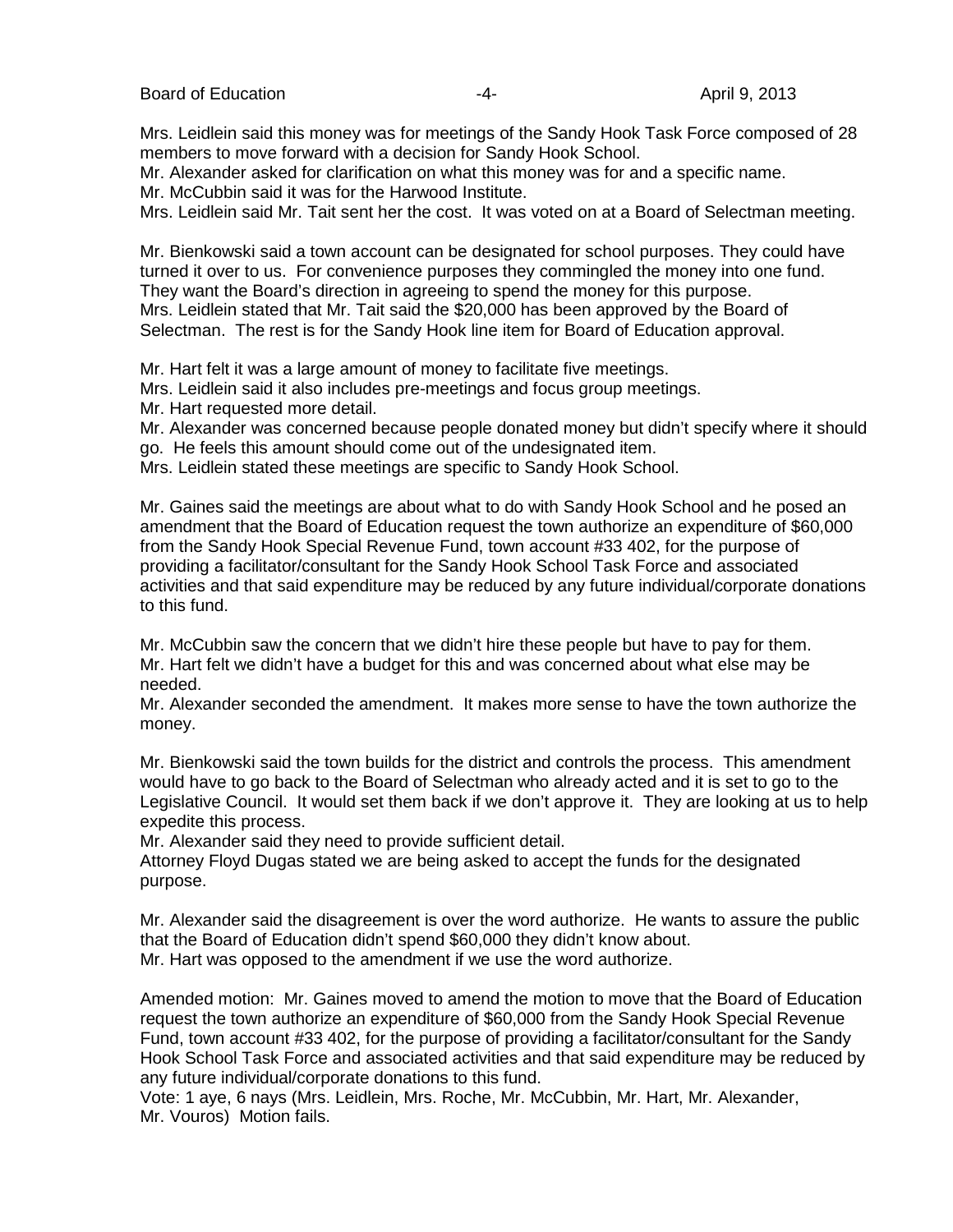#### Board of Education **-5-** April 9, 2013

#### Additional amended motion:

MOTION: Mr. Alexander moved to amend the motion to move that the Board of Education authorize an expenditure of up to \$60,000 from the Sandy Hook Special Revenue Fund, town account # 33 402, for the purpose of providing a school building facilitator/consultant for the Sandy Hook School Task Force and that said expenditure may be reduced by any future individual/corporate donations to this fund. Mr. Gaines seconded. Vote on amendment: 7 ayes

Vote on main motion: 6 ayes, 1 nay (Mr. Hart) Mr. Hart questioned one consultant getting \$12,000 per meeting.

#### Item 6 – Public Participation

Karyn Holden, 68 Berkshire Road, thanked the Board for the emails on the budget and asked if another could be sent prior to the vote to explain the budget again and any implications of the \$\$750,000 removed by the Board of Finance. She also said there was a rumor that full day kindergarten had been taken off the table.

MOTION: Mr. Alexander moved to go into executive session to discuss the personnel item Superintendent's contract and invited Dr. Janet Robinson and Attorney Floyd Dugas. Mr. McCubbin seconded. Vote: 7 ayes

Item 7 – Executive Session Executive session began at 9:40 p.m.

#### Item 8 – Public Session

The Board moved out of executive session at 11:10 p.m.

MOTION: Mr. McCubbin moved that the Board shall enter into an amendment of the superintendent's contract stating the following: The Superintendent will begin vacation effective May  $6<sup>th</sup>$  through June 28<sup>th</sup> and will be paid out for 21 days of unused vacation time at the end of her employment. Dr. John Reed will be the acting superintendent and take over all the roles and responsibilities of the Superintendent from May  $6<sup>th</sup>$  through June 28<sup>th</sup>. The Board chair is authorized to enter into an MOU with the Superintendent memorializing these terms. Mrs. Roche seconded. Vote: 7 ayes

MOTION: Mr. Alexander moved to adjourn. Mr. Vouros seconded. Vote: 7 ayes

Item 9 – Adjournment The meeting adjourned at 11:20 p.m.

Respectfully submitted:

 Cody McCubbin **Secretary** 

\_\_\_\_\_\_\_\_\_\_\_\_\_\_\_\_\_\_\_\_\_\_\_\_\_\_\_\_\_\_\_\_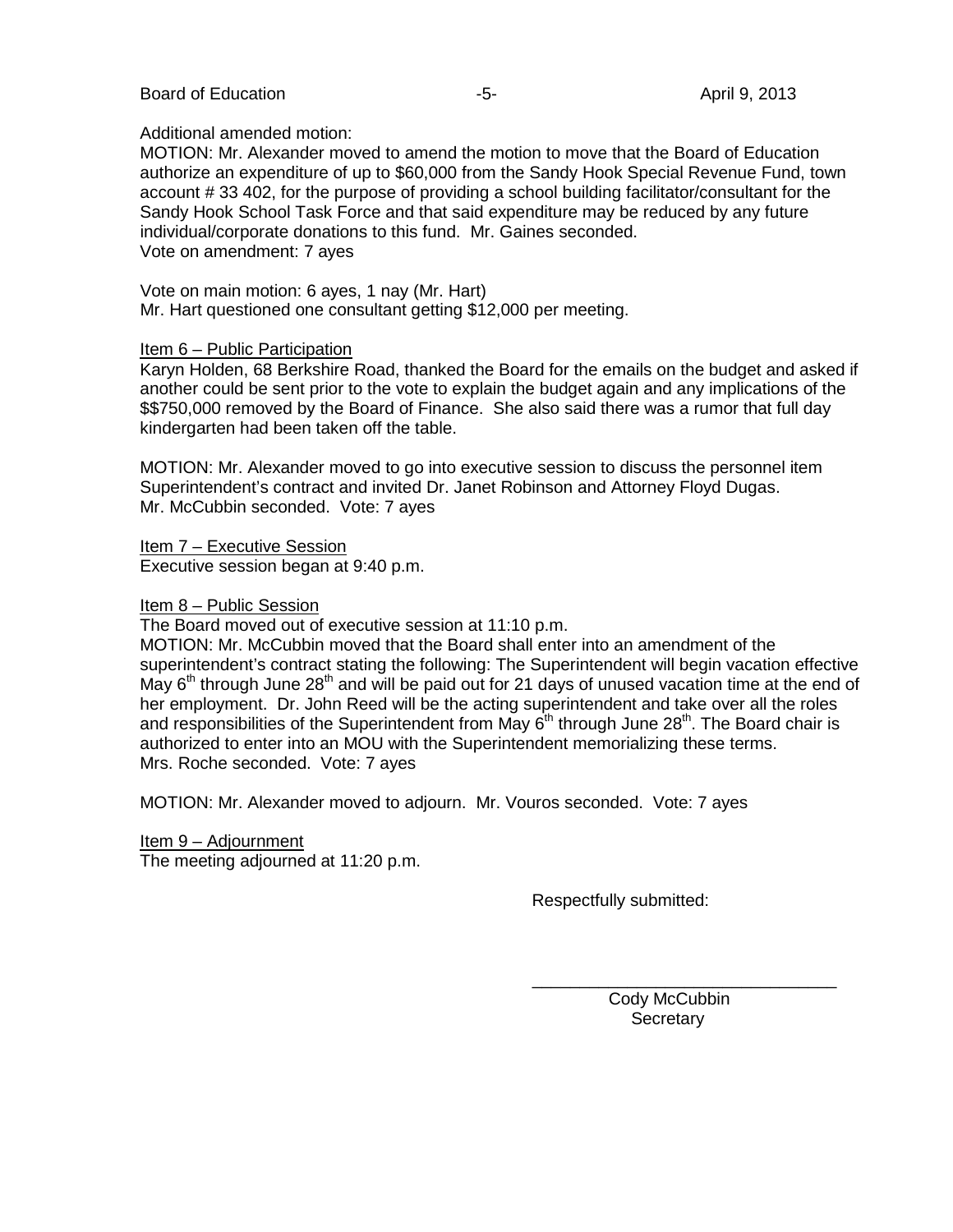| *No Bus Needed                             |                                                                                                                        |  | Home using charter service                                                                                                                                                                                                           |              |
|--------------------------------------------|------------------------------------------------------------------------------------------------------------------------|--|--------------------------------------------------------------------------------------------------------------------------------------------------------------------------------------------------------------------------------------|--------------|
|                                            |                                                                                                                        |  | FIELD TRIP BUS REQUEST FORM                                                                                                                                                                                                          |              |
|                                            | Teacher Making Request: Marc Kennen                                                                                    |  | Date: $4/2^7/3$                                                                                                                                                                                                                      |              |
|                                            | Other Staff Involved: Laura Mclean, Gregg Simon                                                                        |  |                                                                                                                                                                                                                                      |              |
|                                            | Date of Proposed Field Trip: October 5"- Saturday                                                                      |  |                                                                                                                                                                                                                                      |              |
|                                            | Class/Group Involved: Girls Soccer Team                                                                                |  |                                                                                                                                                                                                                                      |              |
|                                            | Number of Students Scheduled to Make Trip: 22                                                                          |  |                                                                                                                                                                                                                                      |              |
|                                            | Other Adults (non-teachers) Chaperoning the Trip (list names): <u>none</u> at this fine                                |  |                                                                                                                                                                                                                                      |              |
|                                            |                                                                                                                        |  |                                                                                                                                                                                                                                      |              |
|                                            | Destination: Newport, Phode Island                                                                                     |  |                                                                                                                                                                                                                                      |              |
|                                            | Place and Time of Departure: NHS, 9:00 am 10/5                                                                         |  |                                                                                                                                                                                                                                      |              |
| Estimated Time of Return: Sunday 10/6 3:00 |                                                                                                                        |  |                                                                                                                                                                                                                                      |              |
|                                            | Special Arrangements (i.e. stopping at a restaurant, picnic/etc.) ovenight top                                         |  |                                                                                                                                                                                                                                      |              |
|                                            |                                                                                                                        |  |                                                                                                                                                                                                                                      |              |
| <b>Estimated Cost of Transporation:</b>    |                                                                                                                        |  |                                                                                                                                                                                                                                      |              |
| Estimated Cost per Student:                |                                                                                                                        |  |                                                                                                                                                                                                                                      |              |
|                                            | Other Information: Team will leave Satarday and return to Newtown Junday a flernoon.                                   |  |                                                                                                                                                                                                                                      |              |
|                                            |                                                                                                                        |  |                                                                                                                                                                                                                                      |              |
|                                            |                                                                                                                        |  |                                                                                                                                                                                                                                      |              |
|                                            | PRINCIPAL APPROVAL BY SIGNATURE:                                                                                       |  |                                                                                                                                                                                                                                      | DATE: $0414$ |
|                                            | OVERNIGHT/OUT-OF-STATE FIELD TRIP BOE APPROVAL: DATE: DATE:                                                            |  |                                                                                                                                                                                                                                      |              |
|                                            | <u>Billing Information</u>                                                                                             |  |                                                                                                                                                                                                                                      |              |
|                                            |                                                                                                                        |  |                                                                                                                                                                                                                                      |              |
|                                            | <u> 1980 - Jan Barristo, martin de la contenentación de la contenentación de la contenentación de la contenentació</u> |  |                                                                                                                                                                                                                                      |              |
|                                            |                                                                                                                        |  |                                                                                                                                                                                                                                      |              |
|                                            | Pricing: $\qquad \qquad$ Hours @ ___________ per hour = ________________________________                               |  |                                                                                                                                                                                                                                      |              |
|                                            |                                                                                                                        |  |                                                                                                                                                                                                                                      |              |
|                                            |                                                                                                                        |  | Minimum Charge: <b>Call Annual Charge</b>                                                                                                                                                                                            |              |
|                                            |                                                                                                                        |  | Total Charge per Bus: <b>Call Charge Professional Charge Professional Charge Professional Charge Professional Charge Professional Charge Professional Charge Professional Charge Professional Charge Professional Charge Profess</b> |              |
| <b>Confirmation</b>                        |                                                                                                                        |  |                                                                                                                                                                                                                                      |              |
|                                            |                                                                                                                        |  |                                                                                                                                                                                                                                      |              |
|                                            |                                                                                                                        |  |                                                                                                                                                                                                                                      |              |
|                                            |                                                                                                                        |  |                                                                                                                                                                                                                                      |              |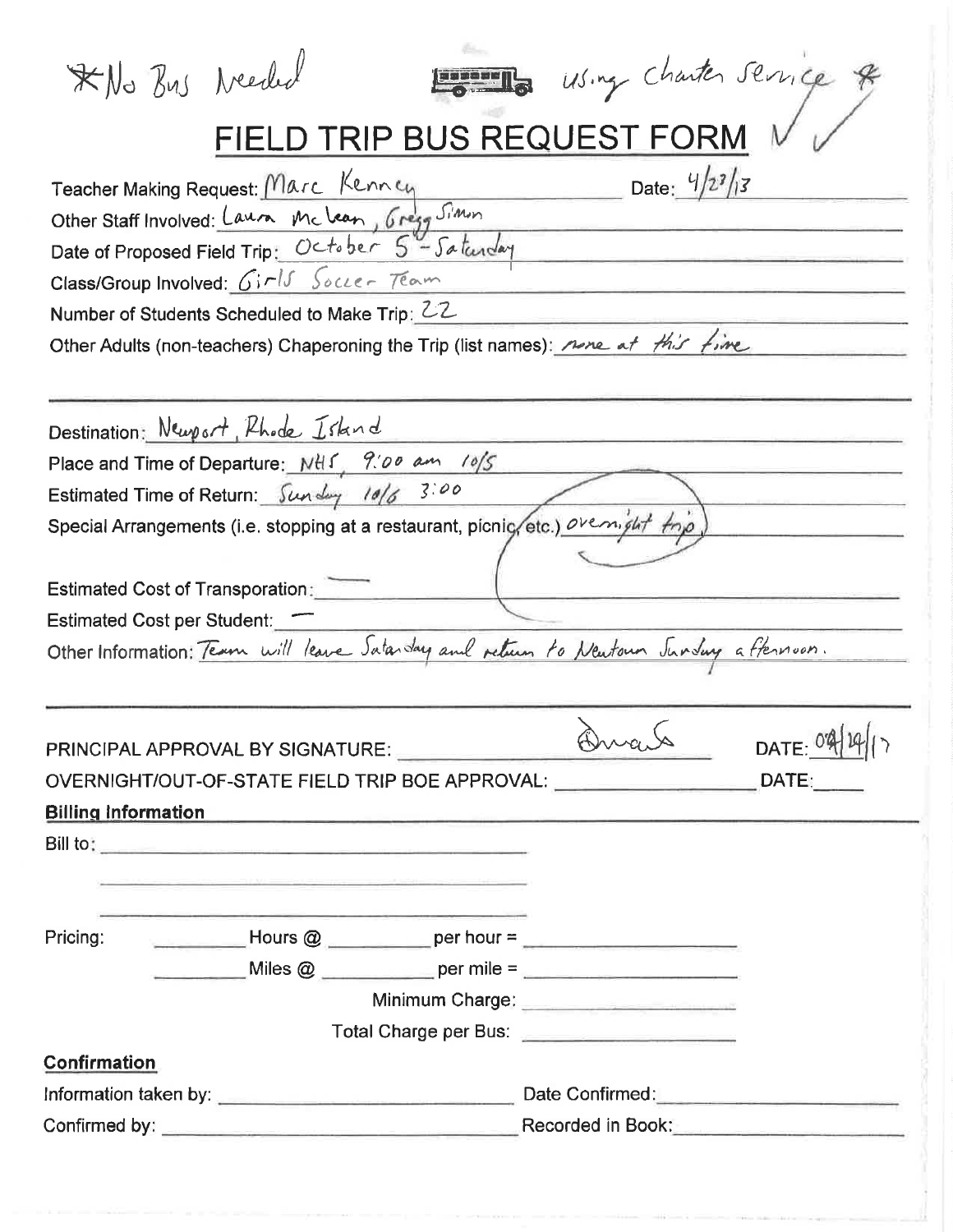| <b>SHES</b>                      | <b>Donations</b><br>4/16/13                                                                         |              |                    | To BOE for Approval on May 7, 2013            |                                                        |          |
|----------------------------------|-----------------------------------------------------------------------------------------------------|--------------|--------------------|-----------------------------------------------|--------------------------------------------------------|----------|
|                                  | Big Tree Elementary, Hamburg, NY<br>Da Silva, Harris                                                |              | ∽                  | 150.00<br>67.00                               |                                                        |          |
|                                  | Various donors (BofA Matching)<br>Hand in Hand, BC, Canada<br>Centola Family                        |              | ᠊ᡐ                 | 600.00<br>50.00<br>1,125.00                   | (Canadian Dollars)                                     |          |
|                                  | Pia, CPA--New<br>Meyers, Harrison &<br>MacDonald, R.<br>Seitz, LLC                                  |              | Ş<br>$\hat{\zeta}$ | 1,113.00<br>1,000.00                          |                                                        |          |
|                                  | Haven, CT                                                                                           | <b>Total</b> | Ş<br>n             | 5,300.00<br>9,405.00                          | ᡐ                                                      | 9,405.00 |
| SHES Library                     | Shenango Valley Schools<br>Shenango Valley School                                                   |              | Ş<br>S,            | 208.00<br>1,497.00                            | Ş                                                      | 1,705.00 |
| Newtown Public<br><b>Schools</b> |                                                                                                     |              | ᡐ                  | 1,705.00                                      |                                                        |          |
|                                  | Help the Hook Foundation (S. Magan)<br>Maggie's Kids Foundation<br>Th Nick Foundation<br>S. Swistak | <b>Total</b> |                    | $\hat{\zeta}$<br>$\mathbf{\hat{v}}$<br>$\sim$ | Ş<br>4,417.00<br>3,350.00<br>875.00<br>167.00<br>25.00 | 4,417.00 |

15,527.00

 $\frac{1}{2}$ 

 $\bar{\epsilon}$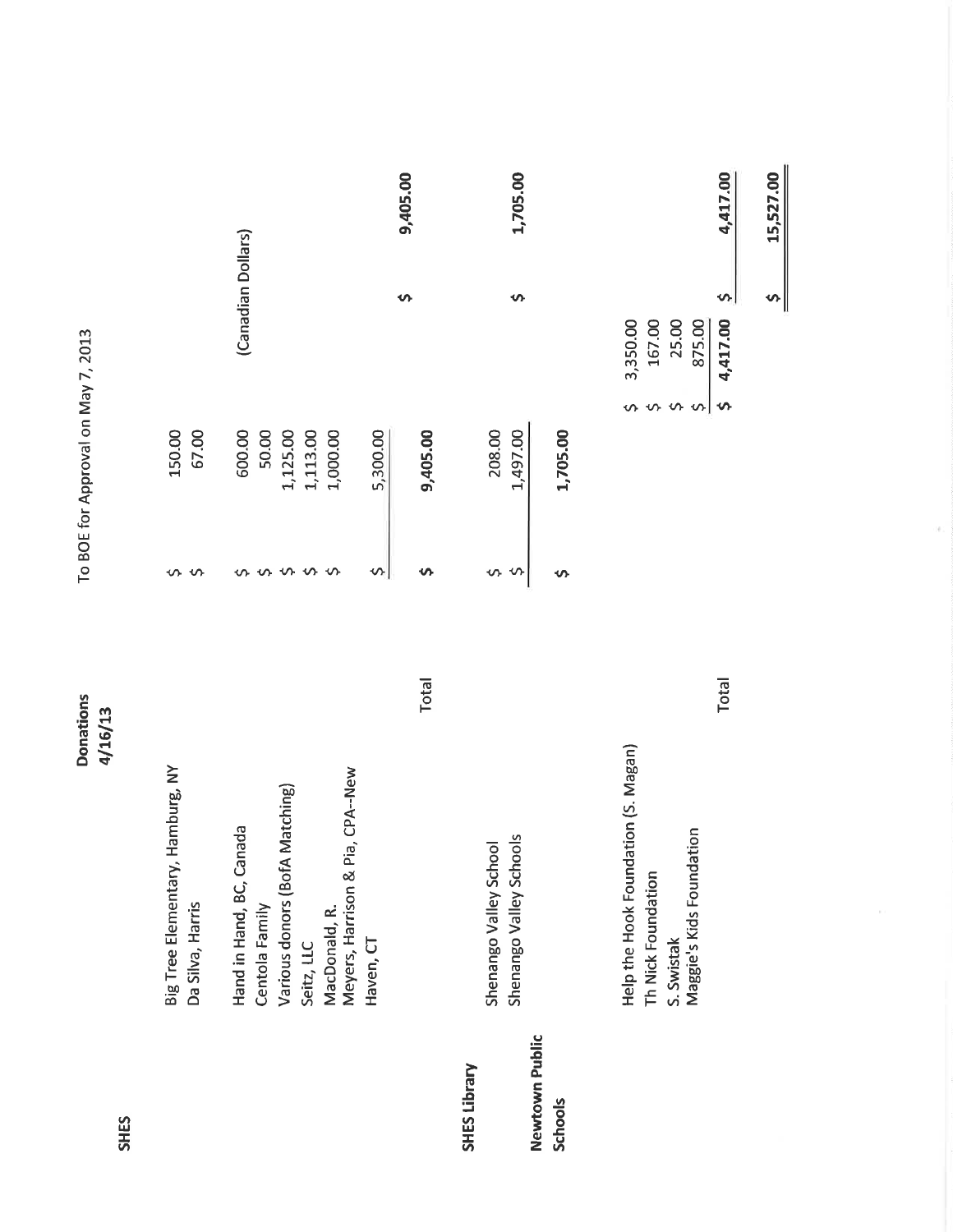April 25, 2013

Dear Dr. Robinson,

Stephanie Dunshee, 4<sup>th</sup> grade teacher here at Hawley received a monetary gift from a family in her class. Please submit to the board for approval.

\$1,000.00 for classroom use.

Sincerely, Jo-Ann Peters-Edmondson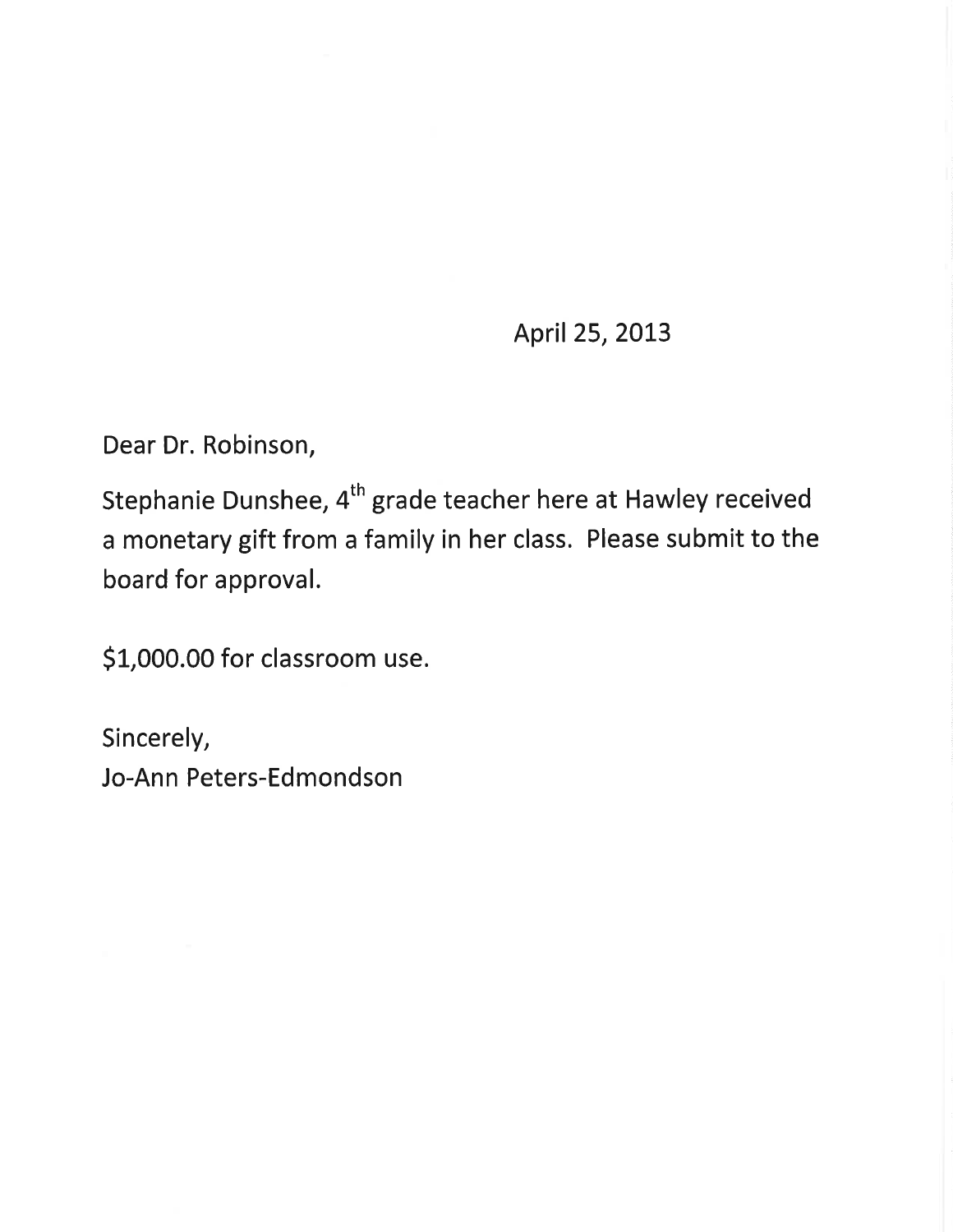Hathy-

... to brighten the days ahead.

What a Ahoughtful videa to honor the Victims of Sandy Hook. Pilease accept this gift towards your cepports. Wishing you peace &<br>Chappiness. Share fhove, Charry & Carole Call

| 74-347/724                              | 1542                                                                                                                           |
|-----------------------------------------|--------------------------------------------------------------------------------------------------------------------------------|
|                                         |                                                                                                                                |
| <b>CO72403473C O2386422067M</b><br>1542 | МP                                                                                                                             |
|                                         | $_{\text{Date}}$ $3 2 20 3$<br>$Pay to the 4duday Elementaky Chods 30.00$<br>Order of $Haxubay E$ $Haxobosf$<br>Carole R. Call |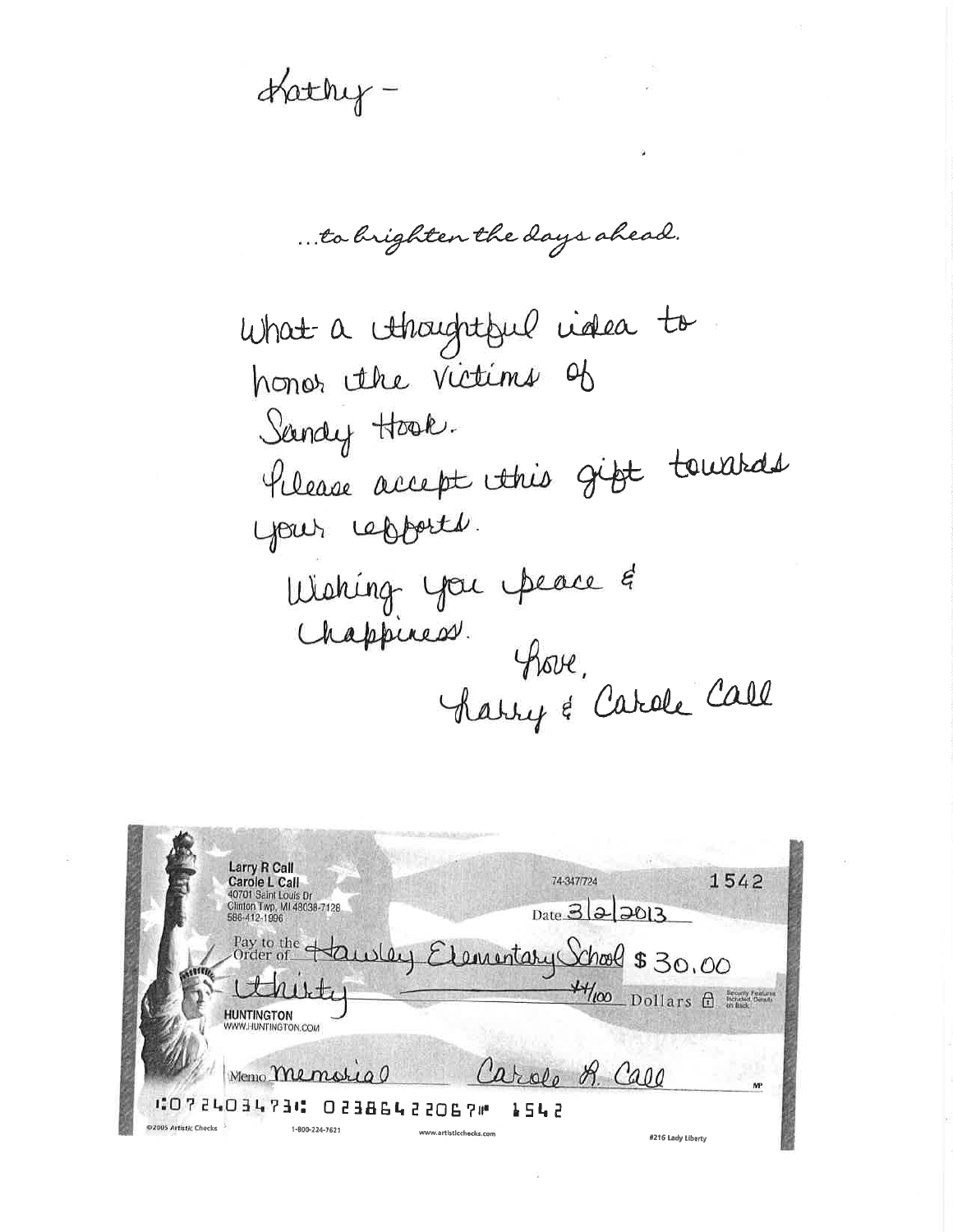Kathy,

Please accept this donation for work that you intend to do on the Nature Trail and Flower Garden at Hawley Elementary.

I am a Member of Happy Tails Pet Therapy here in Atlanta and know Linda Bolterstein through this organization. She has been keeping us up to date with how you are doing and how we could help.

I grew up in NJ and Long Island, went to college in Hoboken, NJ. I still have relative and friends throughout the tri-state area so I always feel a connection to the area. Please know and your colleagues are in our thoughts and prayers.

The Banks Family Scott, Jan, Anna and Megan.



Research V Institute

> **SCOTT C. BANKS** Branch Head, Software Test

Electronic Systems Laboratory Electronic Systems Integration Division 400 10<sup>th</sup> Street NW Atlanta, Georgia 30332-0800 PHONE: 404.407.6110 FAX: 404.407.9111 EMAIL: scott.banks@gtri.gatech.edu WEB: www.gtri.gatech.edu

| <b>SCOTT C BANKS</b><br><b>JANICE M BANKS</b><br>6166 MOUNTCREEK PLACE NW<br>NORCROSS, GA 30092                                                               | 5482<br>64-22/610 8311<br>1010143972738                                      |
|---------------------------------------------------------------------------------------------------------------------------------------------------------------|------------------------------------------------------------------------------|
| Pay to the<br>Order of                                                                                                                                        | \$50.00<br>Security<br>Features<br>Detaile on<br>Back,<br>ය<br>Dollars<br>ਜਿ |
| Wells Fargo Bank, N.A.<br><b>WELLS</b><br>Georgia<br><b>FARGO</b><br>wellsfargo.com<br>៖<br>For<br><b>COL 1000 2 2 7 1 10 10 14 3 9 7 2 7 3 8 1 0 5 4 8 2</b> | MP                                                                           |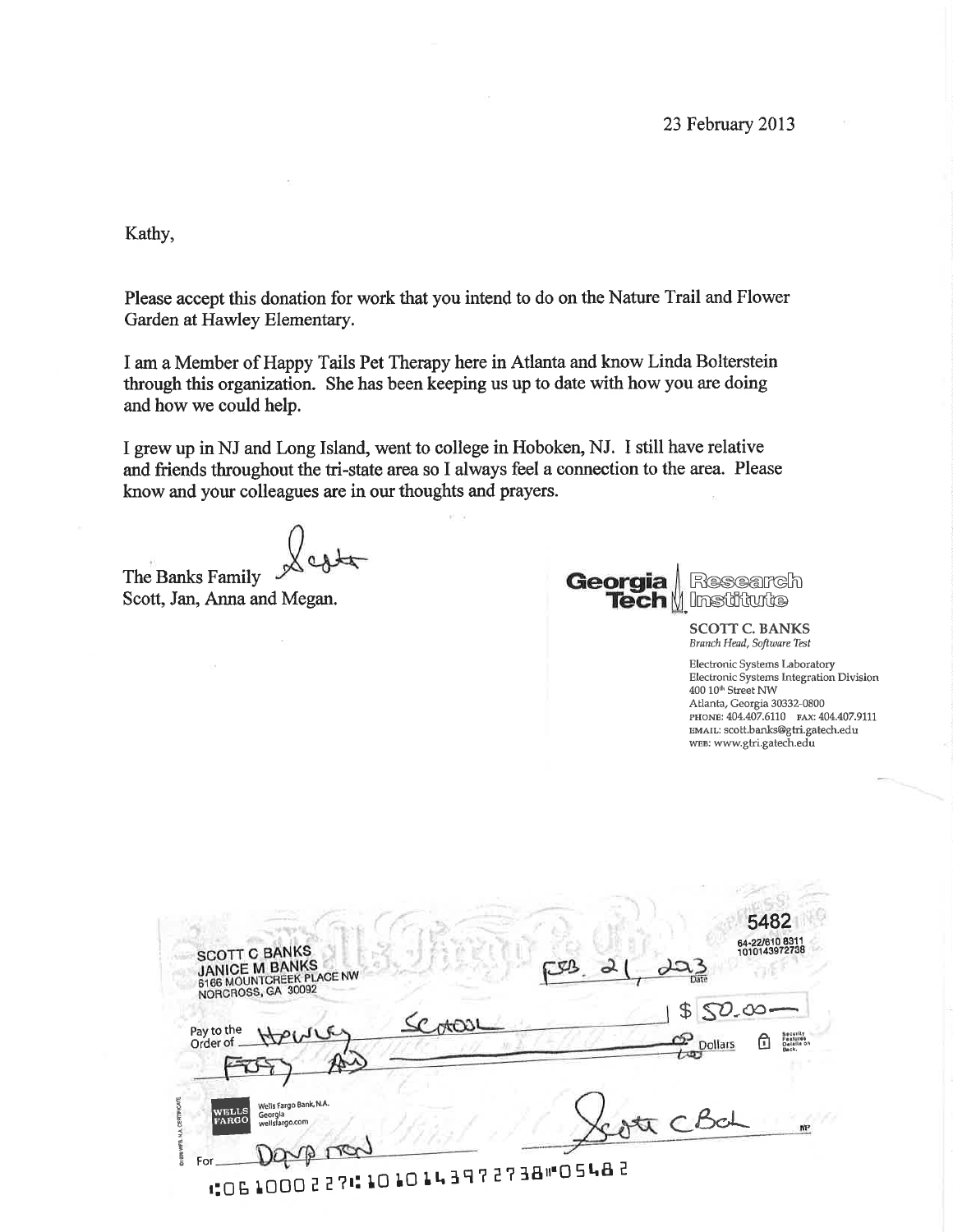# THE WELLER FOUNDATION, INCORPORATED

Box 1145, Woodbury, Connecticut 06798 / Telephone (203) 263-0229

May 1, 2013

Donna Page Principal Sandy Hook Elementary School 375 Fan Hill Road Monroe, CT 06468

**Subject: Library Donation** 

Dear Ms. Page:

I am pleased to inform you that the Board of Trustees at its April 23, 2013 Board Meeting approved a \$1,000 donation to your elementary school library. The purpose of this donation is to provide assistance to your school in the purchase of educational books for your library.

 $\sim 233.25\%$ 

On behalf of the Board of Trustees, I am pleased to enclose Foundation Check #3974 made payable to the Sandy Hook Elementary School Library in the amount of \$1,000.

The Foundation requests that:

, more than the start of a collision

- The funds be used exclusively for the purchase of educational books,  $\bullet$
- The books be identified (in writing, label, or stamp) as having been donated  $\bullet$
- by The Weller Foundation, Incorporated, and
- The Foundation be furnished with the titles and quantities of the books purchased.  $\bullet$

The Foundation is proud to support your school in providing a quality education for your students.

Cordially,

Compagne de la communicación de la media de la finita Chairman

ion kara maral

Enclosure - Check #3974 were presented as the contract of the second position , misant abboards op thang to attent at homogeneous to come (gassale ) . . Teachers of cc: Dr. Janet Robinson - Superintendent of Schools, Newtown Public Schools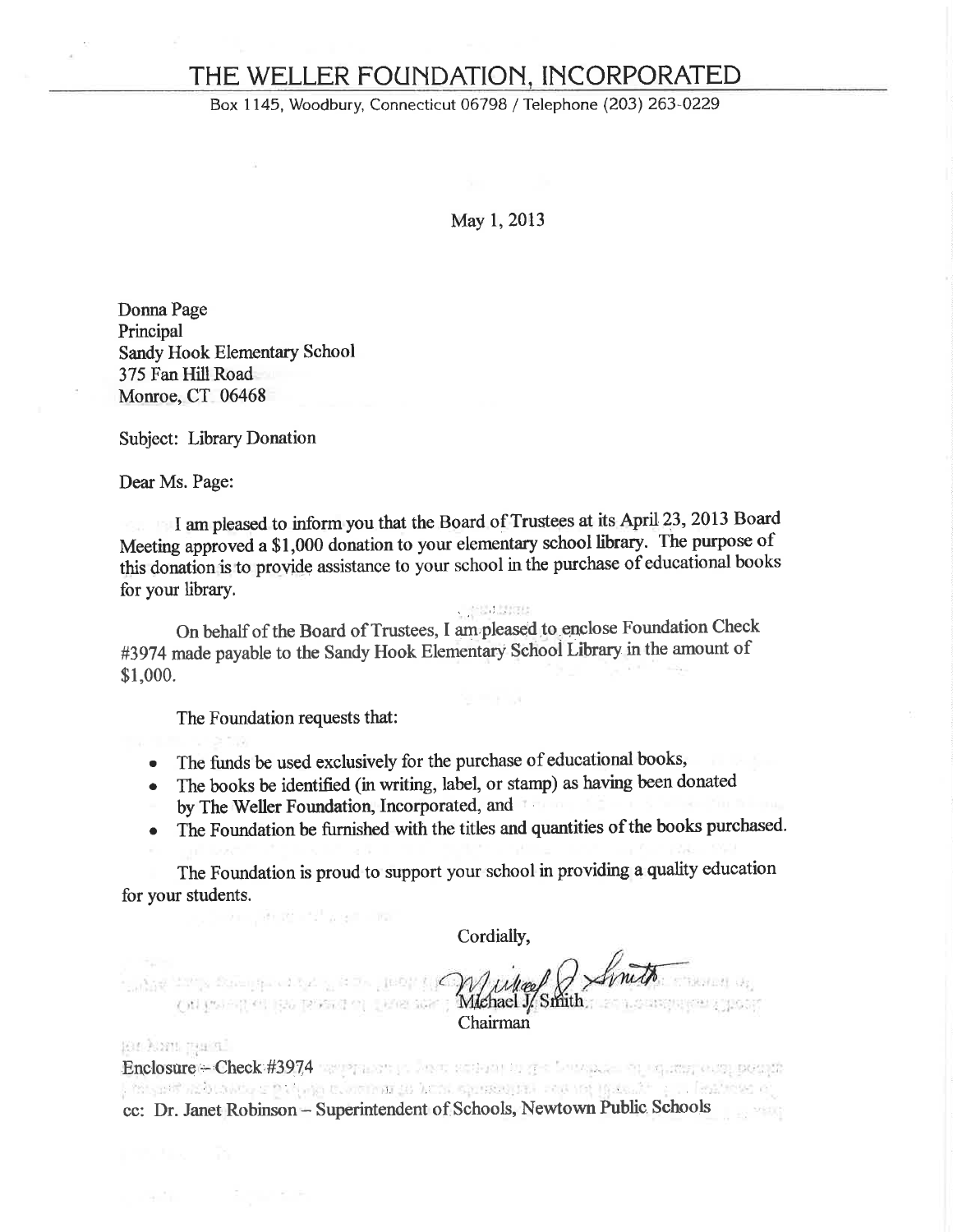April 24, 2013

Janet Robinson TO:

Charles S. Dumais FROM:

Please accept the donation of \$200 from The Taunton Press to The Newtown<br>High School DECA Chapter.

Thank you.

Attach.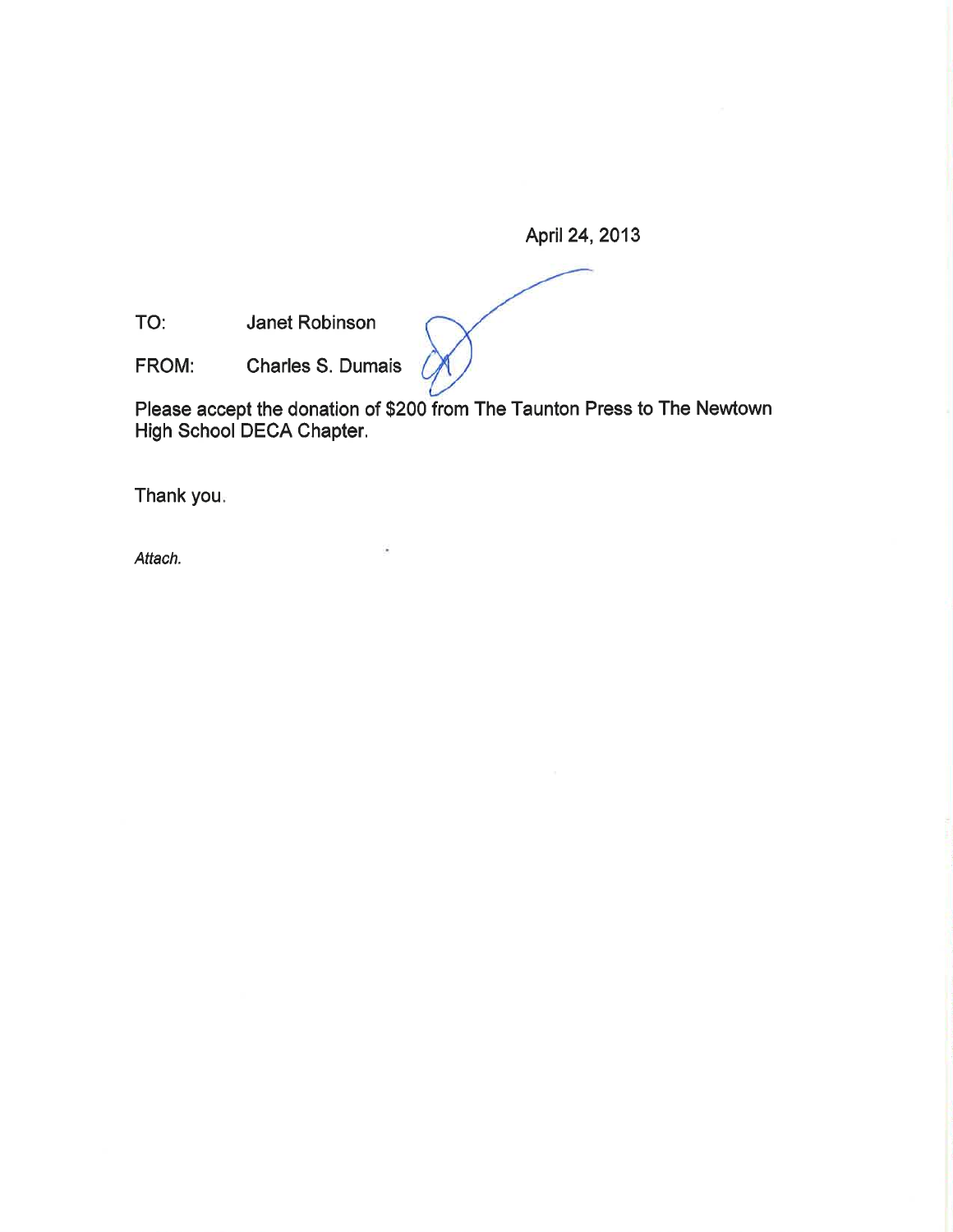May 1, 2013

TQ: Janet Robinson

Charles S. Dumals FROM:

Please accept the donation of \$200 from The Taunton Press to The Newtown High School Orchestra Parents, the donation of \$200 from The Taunton Press to The Newtown High School AFS Program, and the donation of \$200 from The Taunton Press to The Newtown High School Yearbook Program

Thank you.

Attach.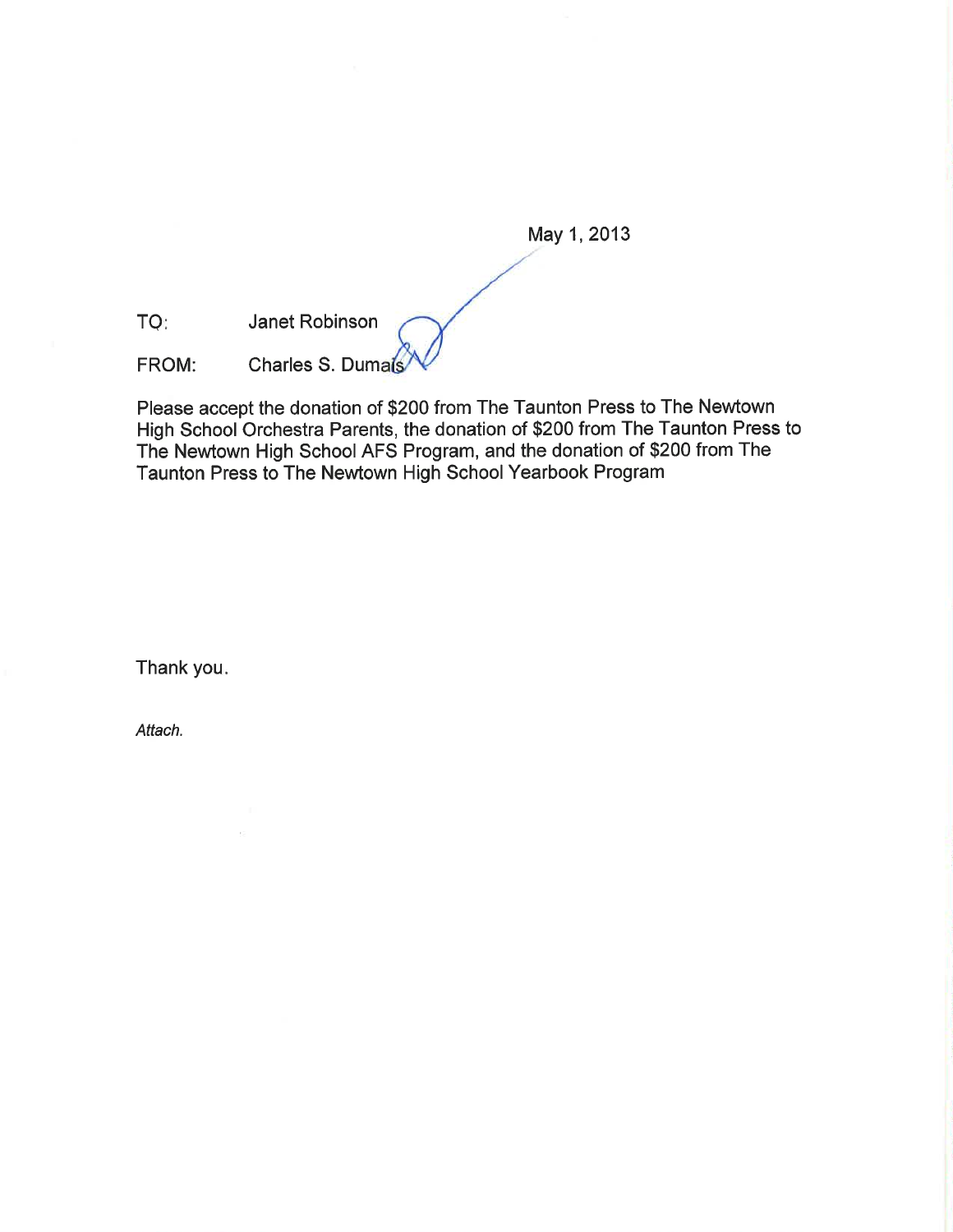May 1, 2013 Janet Robinson **Charles S. Dumais** 

Please accept this donation from Kelly Transit Company to the Newtown High School girl's soccer program. Kelly transportation offered to donate the cost of transporting the Newtown Soccer Girls to Portsmouth High School in Rhode<br>Island the weekend of October 5<sup>th</sup>, 2013. This is a very generous donation to the Newtown High Soccer program. Thank you.

Encl.

TO:

FROM: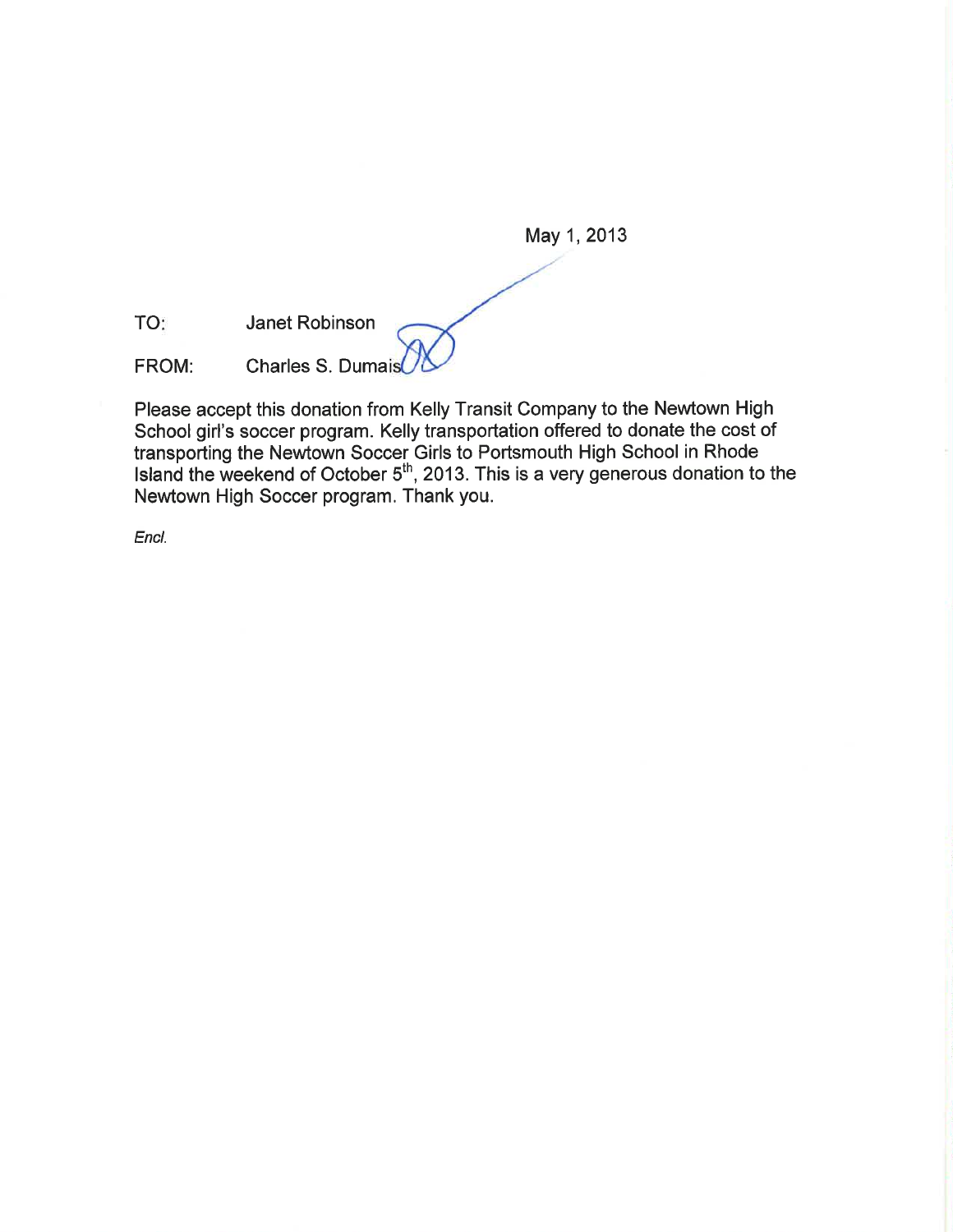

# **NEWTOWN HIGH SCHOOL**

**12 BERKSHIRE ROAD SANDY HOOK, CT 06482** (203) 426-7646 FAX (203) 426-6573

NEWTOWN SUCCESS-ORIENTED SCHOOL MODRL



May 1, 2013

Corrine Nason Nason Partners LLC Dba Kelley Transit Company P.O. Box 237 Torrington, CT 06790

Dear Corrine;

The tragic events of December 14 have left an indelible impact on the Newtown community. We have been so moved by the outpouring of support from so many people to help us begin to cope and to move forward. To that end, we are grateful for your generous donation of a charter bus trip to Newport, Rhode Island for a girls' soccer game between Newtown High School and Portsmouth High School to benefit the victims of Sandy Hook Elementary School on Saturday, October 5, 2013.

Besides the obvious benefits to our community, this game will serve as a great experience for the student-athletes of both high schools. It will help them see the opportunity to use sports as a vehicle to foster compassion and to see beyond the competition that we are one world.

Although acceptance of any donation is contingent upon Board approval, this letter acknowledges your offer of round trip charter bus service to Newport on Saturday, October 5 through Sunday, October 6. Newtown Soccer will provide meals and lodging for your driver.

In closing, we appreciate your generosity and look forward to working with you.

Sincerely,

**Charles Dumais** Principal Newtown High School

"Our collective strength will serve as an example to the rest of the world."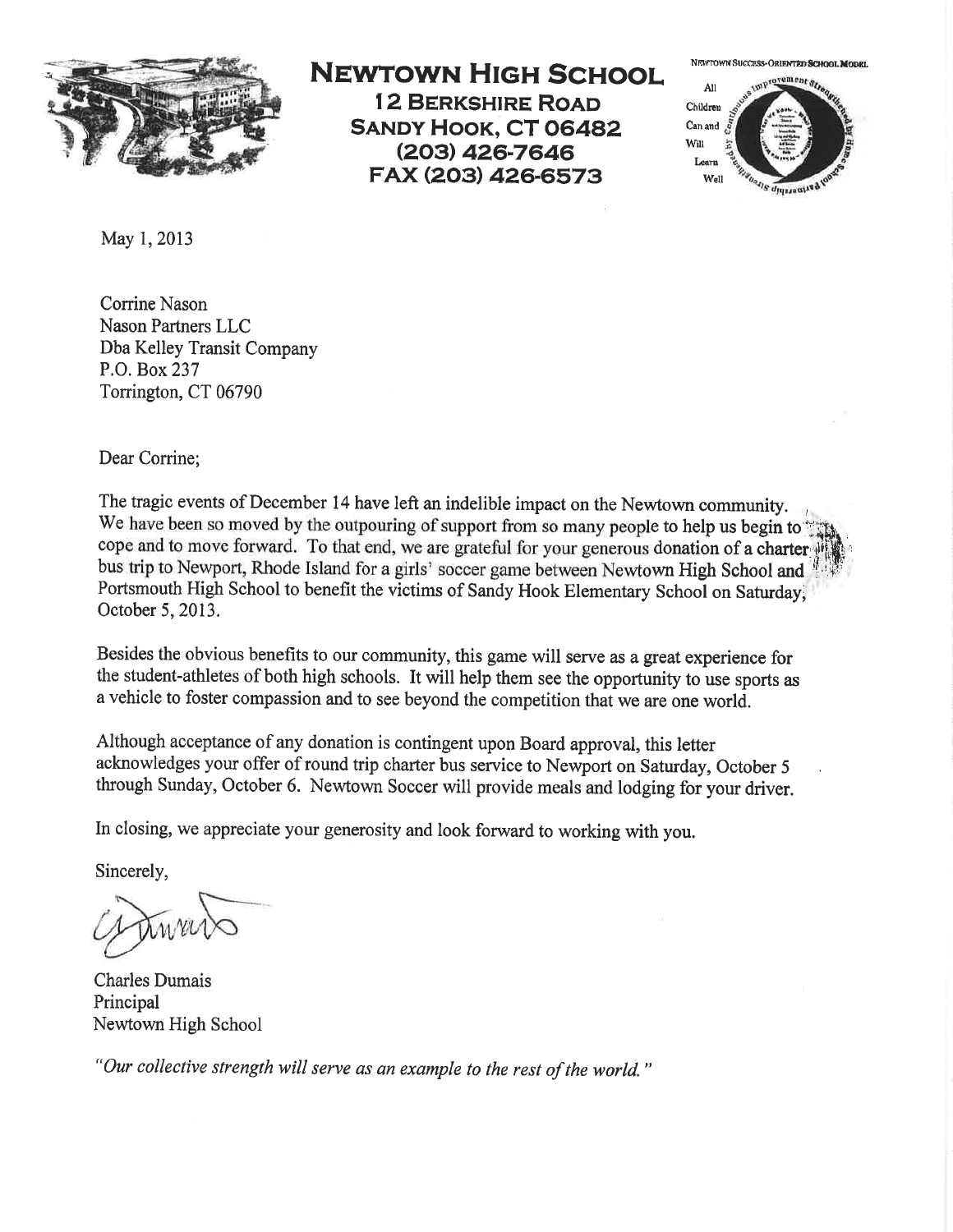20 Silver Brook Lane Newtown, CT 06470

April 29, 2013

Dr. Janet Robinson Superintendent of Schools Newtown Public Schools 3 Primrose Street Newtown. CT 06470

Dear Dr. Robinson:

Please accept this letter of retirement from my position as Language Arts Consultant at Sandy Hook Elementary School, effective July 1, 2013.

I have been an educator for 35 years. I first taught in the classroom for the Trumbull Public Schools for 20 years before coming to Newtown, in 1998, as a reading teacher and later, becoming a Language Arts Consultant. I will be forever grateful for the professional growth opportunities that I experienced here. I thank Donna Page for her inspiring leadership, and for believing in me and encouraging me to be all I could be. I also thank Dawn Hochsprung for introducing me to the wonders of Reading Workshop and, most especially, for saving my life on 12/14.

I have enjoyed working with the most professional faculty and staff for the past 15 years of my teaching career, and am now ready to begin the next chapter of my life. I will always be proud of my tenure at SHS and will never forget the valiant heroes, still there, who continue to put the best interests of their children first, each and every day.

Respectfully yours,

Secky Urgalla Becky Virgalla

Language Arts Consultant Sandy Hook School

APR 2 9 2013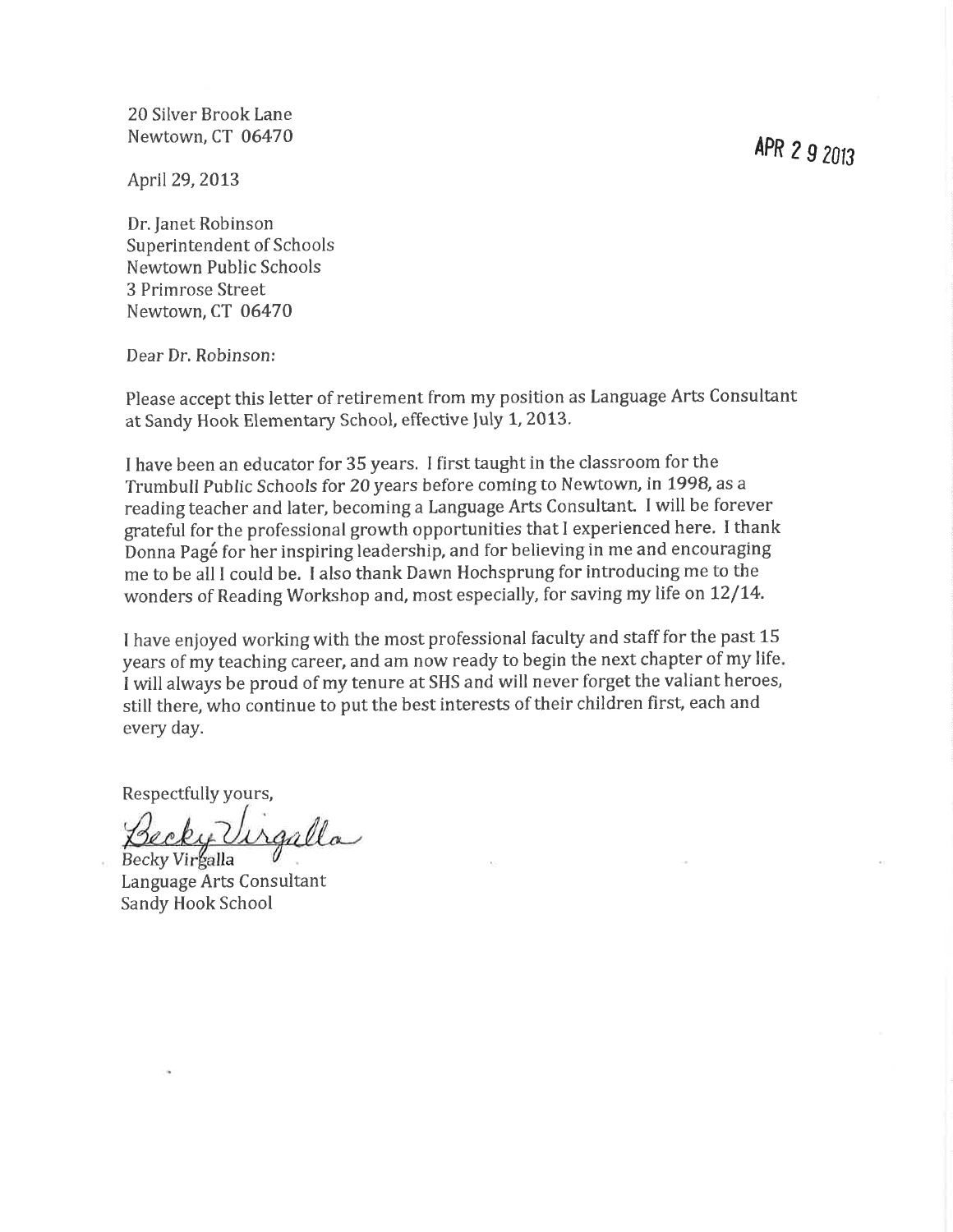

# **NEWTOWN HIGH SCHOOL**

**12 BERKSHIRE ROAD SANDY HOOK, CT 06482** (203) 426-7646 FAX (203) 426-6573

NEWTOWN SUCCESS-ORIENTED SCHOOL MODEL



APR 2 9 2013

April 26, 2012

To: Dr. Janet Robinson

Re: RETIREMENT

Dear Janet,

Please accept this letter as formal notification of my intent to retire from my position as teacher, and department chair, at the end of this school year.

Facilitating a smooth transition of leadership is very important to me, so if I can be of assistance prior to my departure and afterwards, please let me know.

My career at NHS has been very satisfying, particularly the successes that have come from working with you during the past five years, and I am very appreciative of the support you have extended to me and to the areas I supervise.

Sincerely,

Dalv. Chair

Fine & Applied Arts

 $\mathbf{c}$ : C. Dumais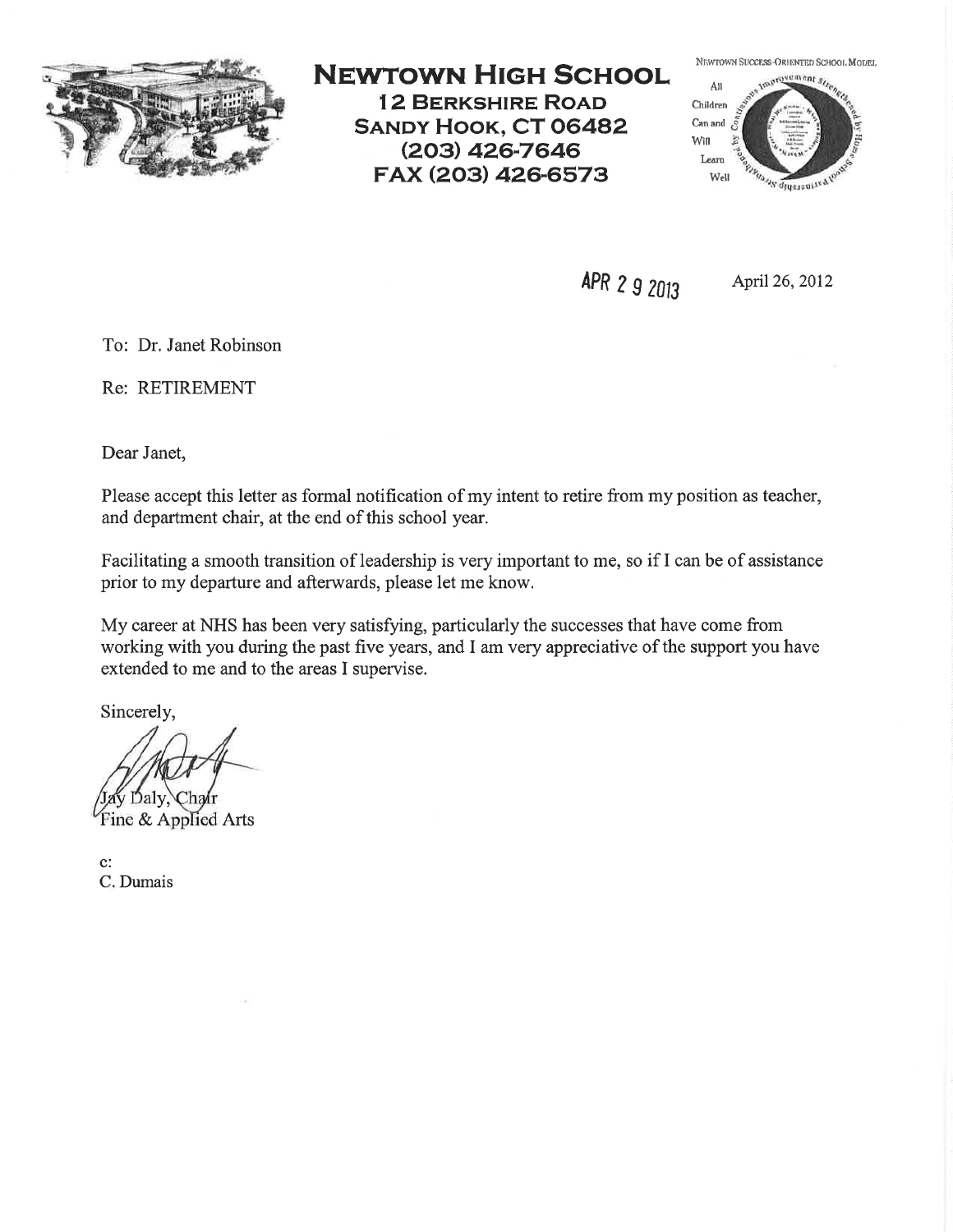# April 10, 2013

APR 1 1 2013

# Dear Dr. Robinson,

I am writing to inform you of my intention to retire from teaching at Sandy Hook School at the end of the 2013 school year. I have told Mrs. Page of my decision, and contacted the State Retirement Board. I would appreciate it if you, or someone in your office, would let me know of anything else I need to do either now, or at any time before my final day, which I understand to be June 25, 2013. Thank you very much.

Sincerely,

Suzanne Perry

**Suzanne Perry Sandy Hook School**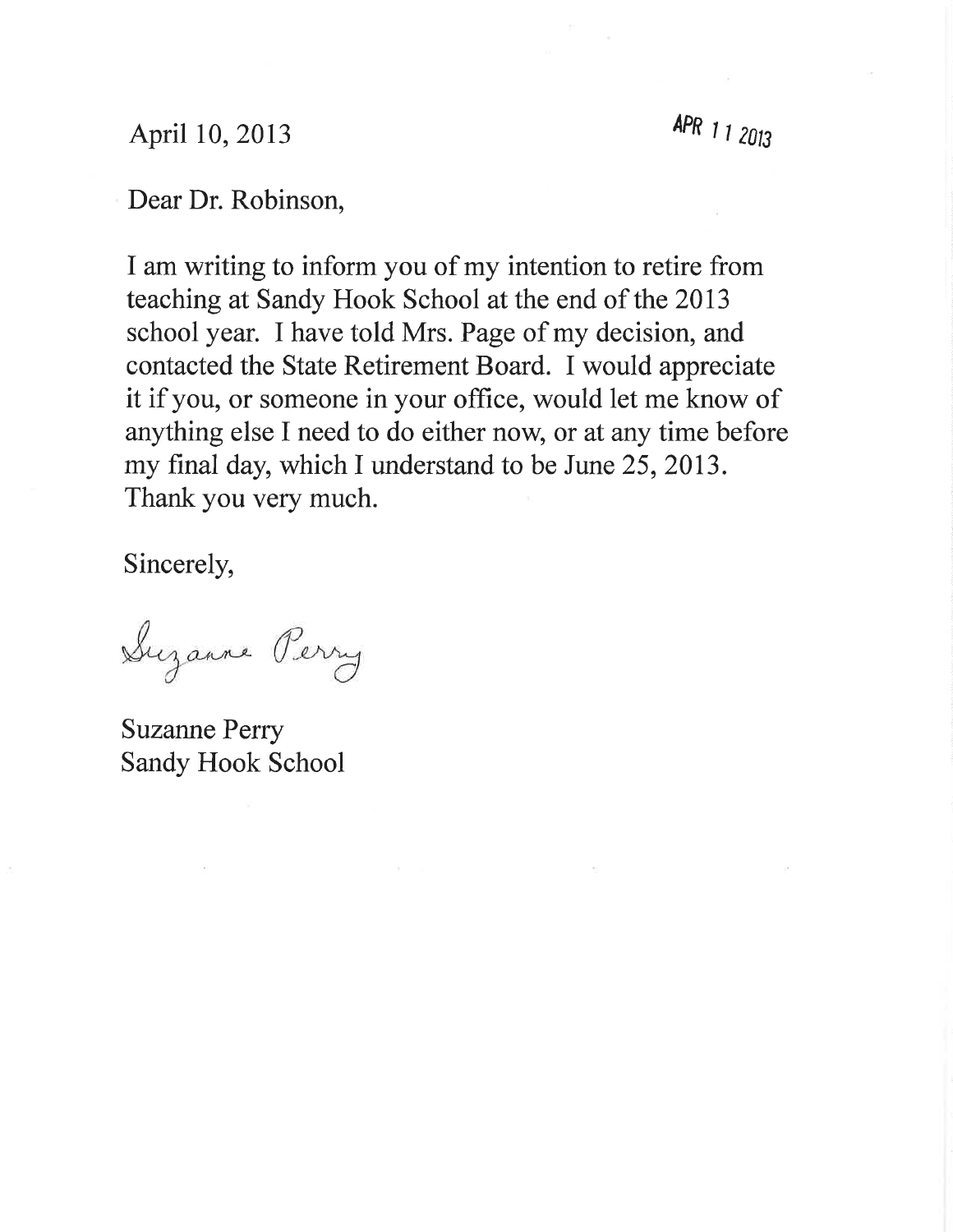4 King Street Newtown, CT 06470 April 23, 2013

Dr. Janet Robinson, Superintendent 3 Primrose Street Newtown, Connecticut 06470

Dear Dr. Robinson-

After 35 years of teaching I will be retiring from the profession at the end of this school year. Teaching has always been more than a career for me; working with young minds has been a passion. I remember looking at my first pay check as a teacher and thinking "Wow, and I even get paid for doing what I love!"

Most of my teaching years were spent in Norwalk, only the last six in Newtown. This time working in Newtown has been some of the best years of my career. How lucky I have felt to give back to my home community in such a personal way.

Retiring was a bitter sweet decision. My husband will also be retiring from a long teaching career and together we plan to pursue a joint passion...travel! I wonder if I will be able to kick the teacher habit of collecting "stuff" to share with students wherever I qo?

It certainly has been a pleasure to work for you and with you.

Sinceerely,

Christina Welsh

Christina Welsh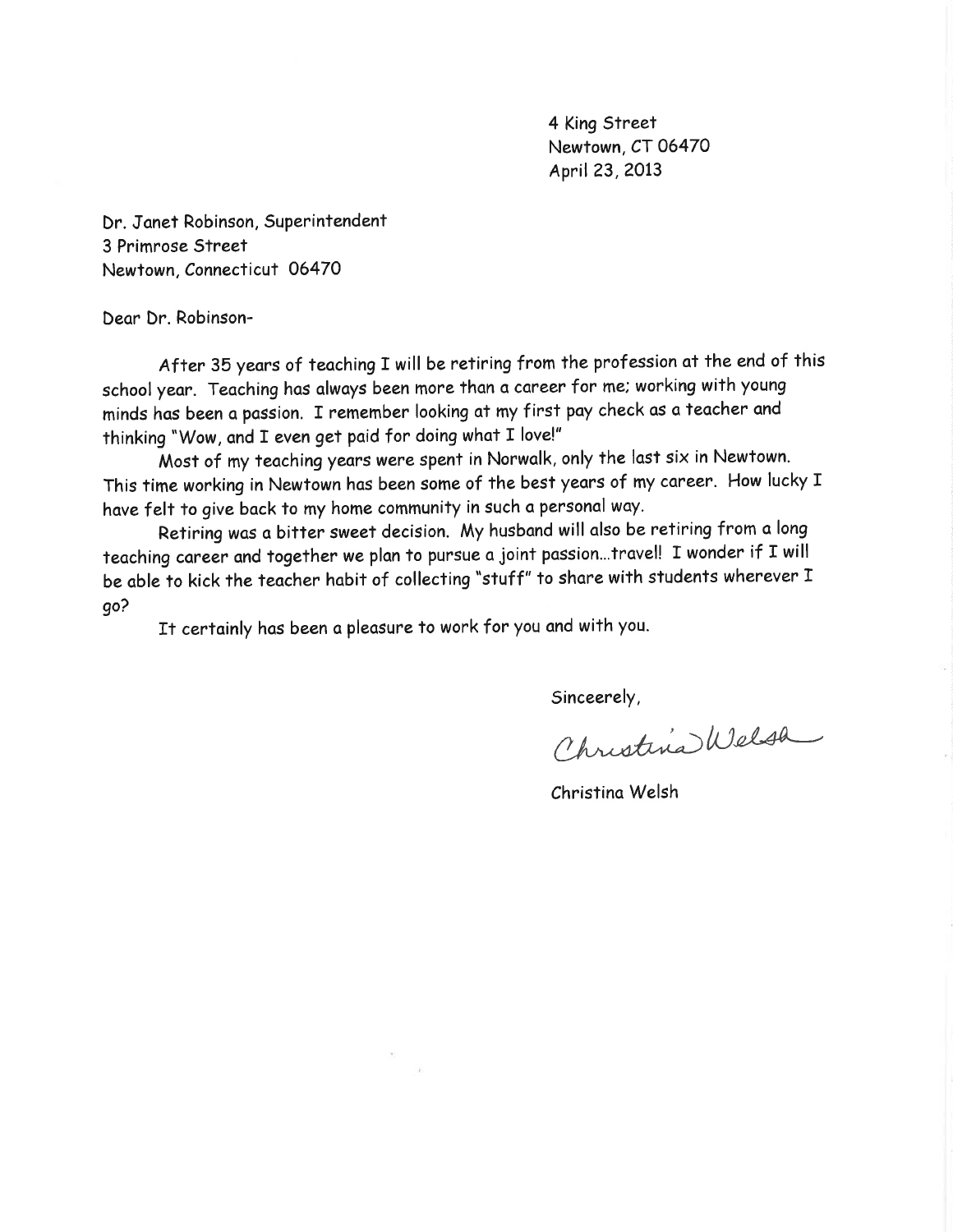Dear Dr. Robinson,

This note is to let you know that I have decided to retire at the end of this school year as the Math/Science Specialist at Middle Gate.

I would appreciate being considered if a part-time position at the elementary level becomes available.

Sincerely,

Pam Fagan Math/Science Specialist Middle Gate School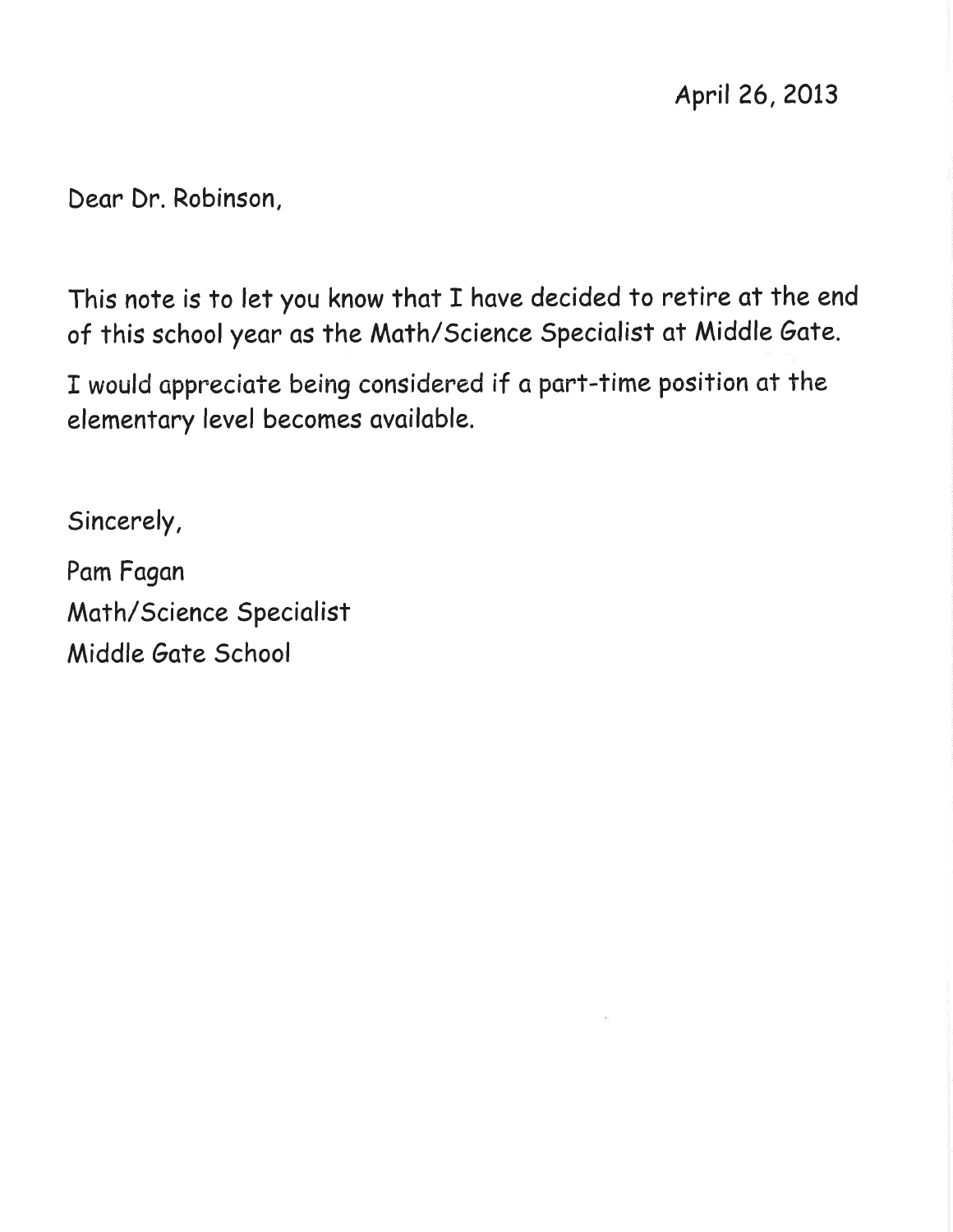### **Board of Education Newtown, Connecticut**

Minutes of the special Board of Education meeting on Wednesday, April 24, 2013, at 7:30 p.m. in conference room #1 at 3 Primrose Street.

Present: D. Leidlein, Chair J. Reed L. Roche, Vice Chair **R. Bienkowski** K. Alexander R. Mitchell J. Vouros 2 Press

Mrs. Leidlein called the meeting to order at 7:37 p.m.

MOTION: Mr. Vouros moved that the Board of Education authorize an expenditure of up to \$65,000 from the Sandy Hook Special Revenue Fund, Town Account #33 402, for the purpose of providing pre-construction services for the Sandy Hook School and that said expenditure will be reimbursed by the project. Mrs. Roche seconded.

Mr. Mitchell explained that the hiring of the firm to do the pre-construction planning would allow for the process to be expedited in order to bring our students back to Newtown as soon as possible. The state has agreed to work with us and this firm will help us to meet the requirements of the building process.

Mr. Bienkowski explained that there are no other accounts for this money to come from and that the donations to this account were meant to help with the Sandy Hook School. The monies are 100% reimbursable with a grant, but we need to start the process now.

Vote: 4 ayes

MOTION: Mr. Vouros moved to adjourn. Mr. Alexander seconded. Vote: 4 ayes

The meeting adjourned at 8:18 p.m.

Respectfully submitted:

\_\_\_\_\_\_\_\_\_\_\_\_\_\_\_\_\_\_\_\_\_\_\_\_\_\_\_\_\_ Debbie Leidlein Chair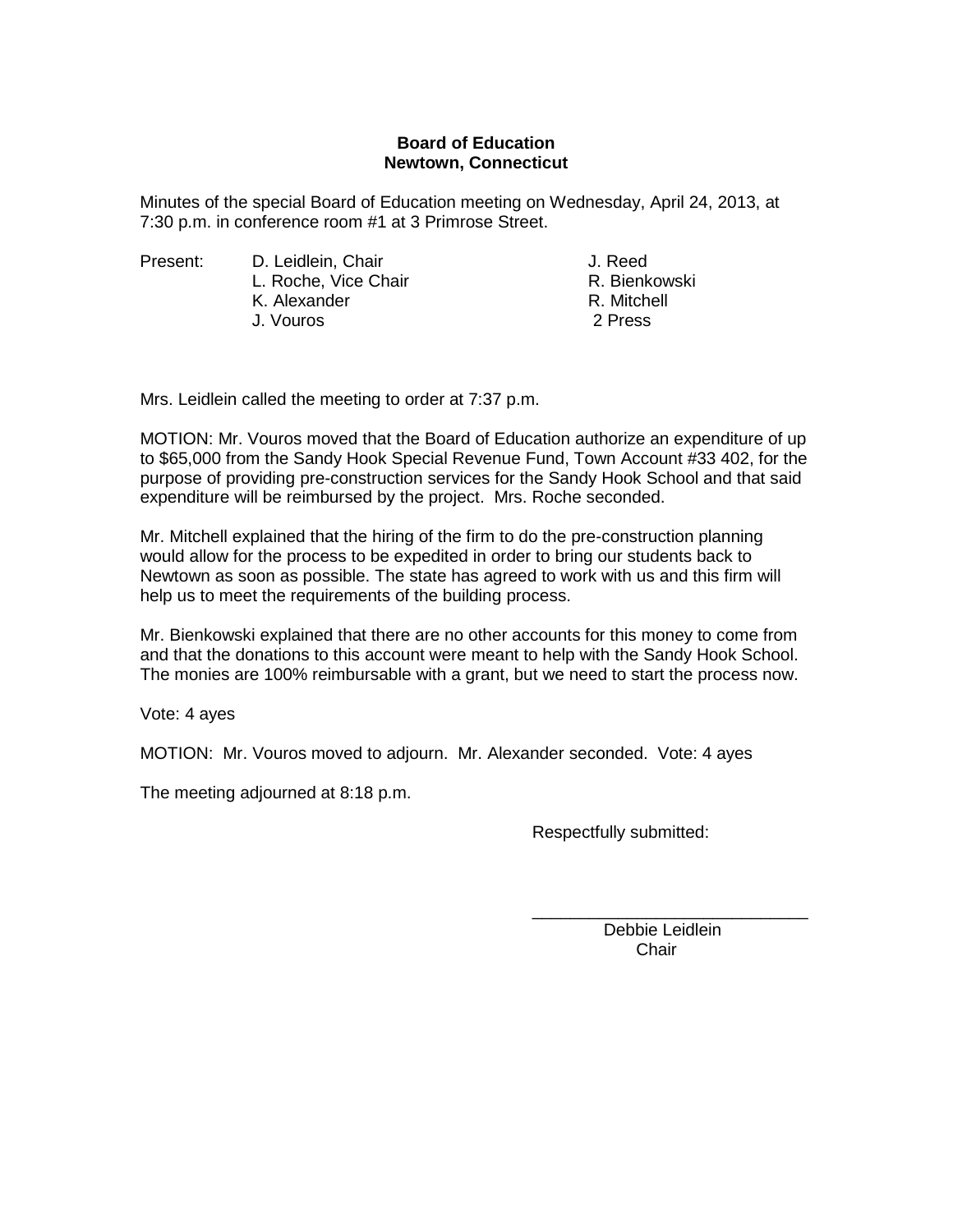Additional Consent Agenda Item:

# NEWTOWN HIGH SCHOOL SPRING FOOTBALL COACHES ROSTER 2013

| <b>NAME</b>             | <b>SPORT</b>              |
|-------------------------|---------------------------|
| <b>STEVE GEORGE</b>     | <b>FOOTBALL</b>           |
| <b>CARL PATERNOSTER</b> | ASSISTANT FOOTBALL        |
| <b>MIKE LAGO</b>        | <b>JV FOOTBALL</b>        |
| <b>BOB PATTISON</b>     | ASSISTANT FOOTBALL        |
| <b>KEVIN BELLINOT</b>   | FRESHMAN FOOTBALL         |
| <b>IAN SUTER</b>        | <b>VOLUNTEER FOOTBALL</b> |
| <b>ANDREW KIRNER</b>    | <b>VOLUNTEER FOOTBALL</b> |
| <b>MATT PELLICONE</b>   | <b>VOLUNTEER FOOTBALL</b> |
| <b>MIKE KEARNS</b>      | <b>VOLUNTEER FOOTBALL</b> |
| <b>CORY FISHER</b>      | <b>VOLUNTEER FOOTBALL</b> |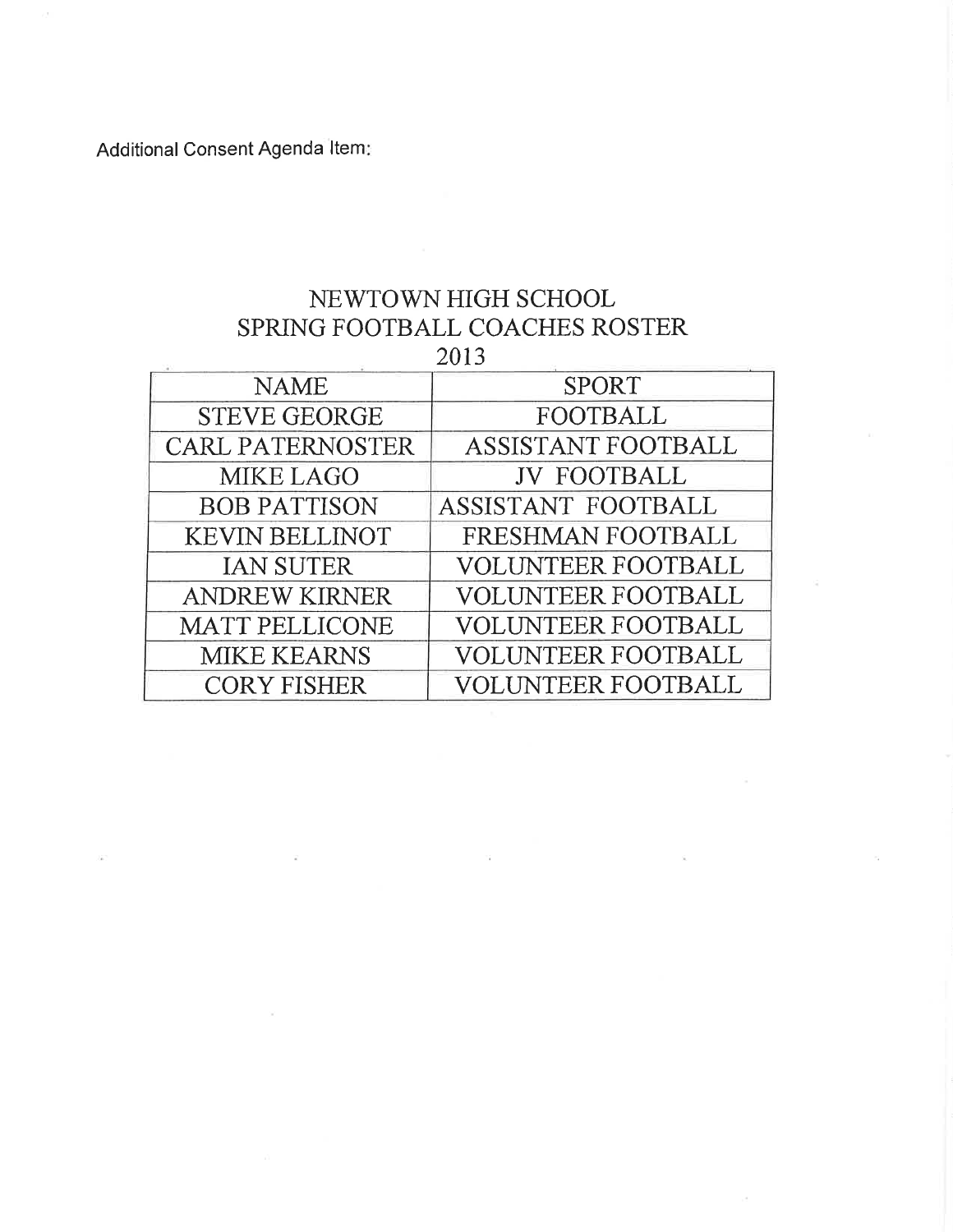| MEMO: | <b>All Principals/Secretaries</b>    |
|-------|--------------------------------------|
| DATE: | May 7, 2013                          |
| FROM: | Ron Bienkowski, Director of Business |
| RE:   | NOTICE OF BUDGET FREEZE              |

Reviewing the district's current financial position it is now evident that we need to institute an immediate budget freeze while we continue to analyze all accounts.

While my previous directive was to have all necessary items encumbered by May 14th. this directive supersedes that one. What this means is that you may only process requisitions that must be ordered for instructional program needs to the end of the school year.

All consortium bid orders should be delayed at this time and will have to go out after July 1<sup>st</sup> pending budget referendum results and Board of Education action on identifying the \$1.5 million which was reduced.

I regret having to inform you of this action but it is essential at this time.

Should conditions improve you will be notified.

Please contact me directly should you need to.

CC: John R. Reed, Interim, Superintendent Dr. Linda Gejda, Assistant Superintendent Gino Faiella, Director of Facilities Carmella Amodeo, Director of Technology Dr. Julie Haggard, Director of Pupil Services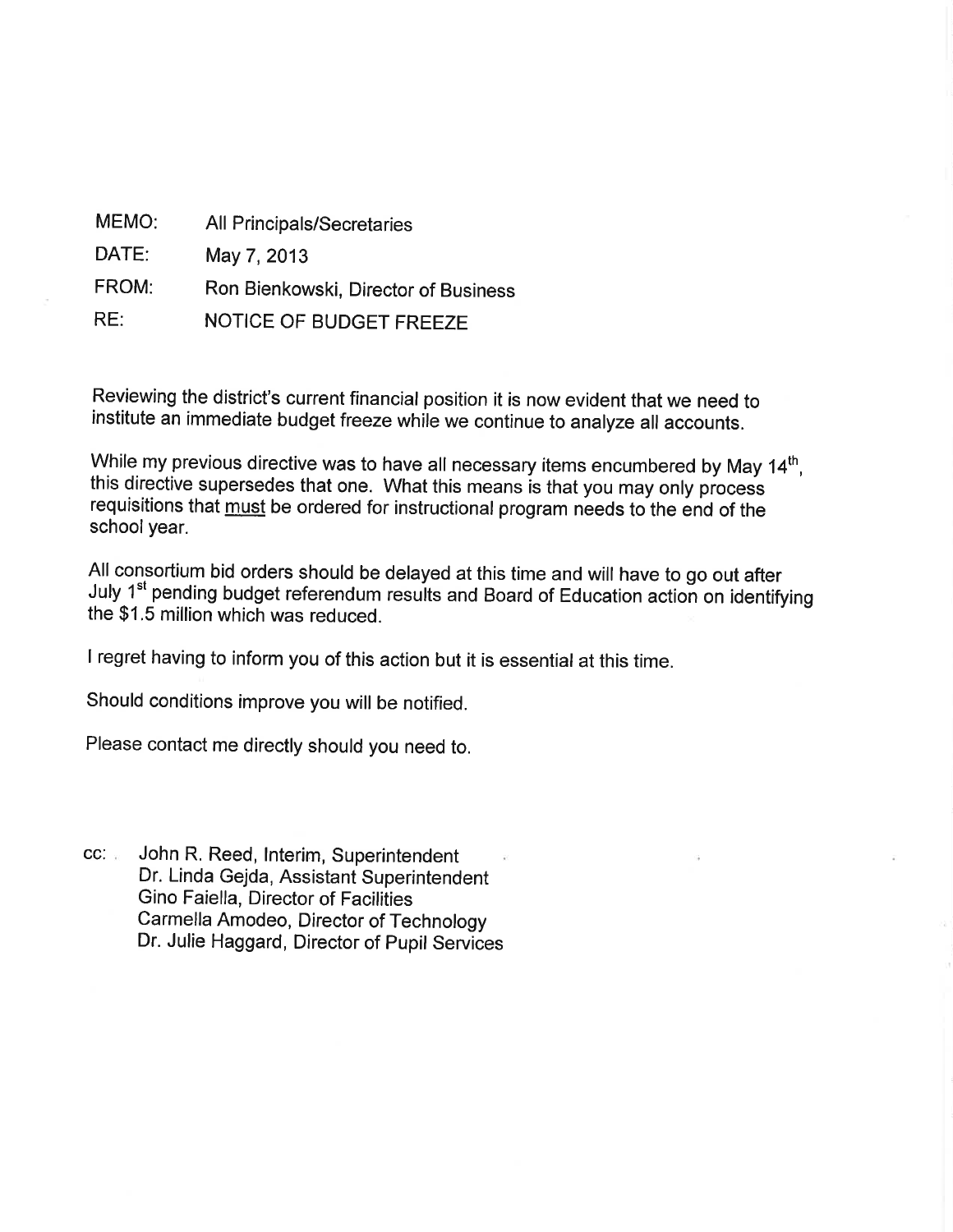); var secondTracker = \_gat.\_getTracker("UA-22358543-1"); secondTracker.\_trackPageview  $()$ 





Financial Payments by Date for 2012-2013

**January 2013 Check Registers** 

January 18, 2013 January 31, 2013

#### **February 2013 Check Registers**

**February 7, 2013** February 15, 2013 February 28, 2013

#### **March 2013 Check Registers**

March 7, 2013 March 15, 2013 March 28, 2013

### **April 2013 Check Registers**

April 12, 2013 April 26, 2013

Terms Of Use | Privacy Statement | | Login Copyright 2011 by SchoolDesk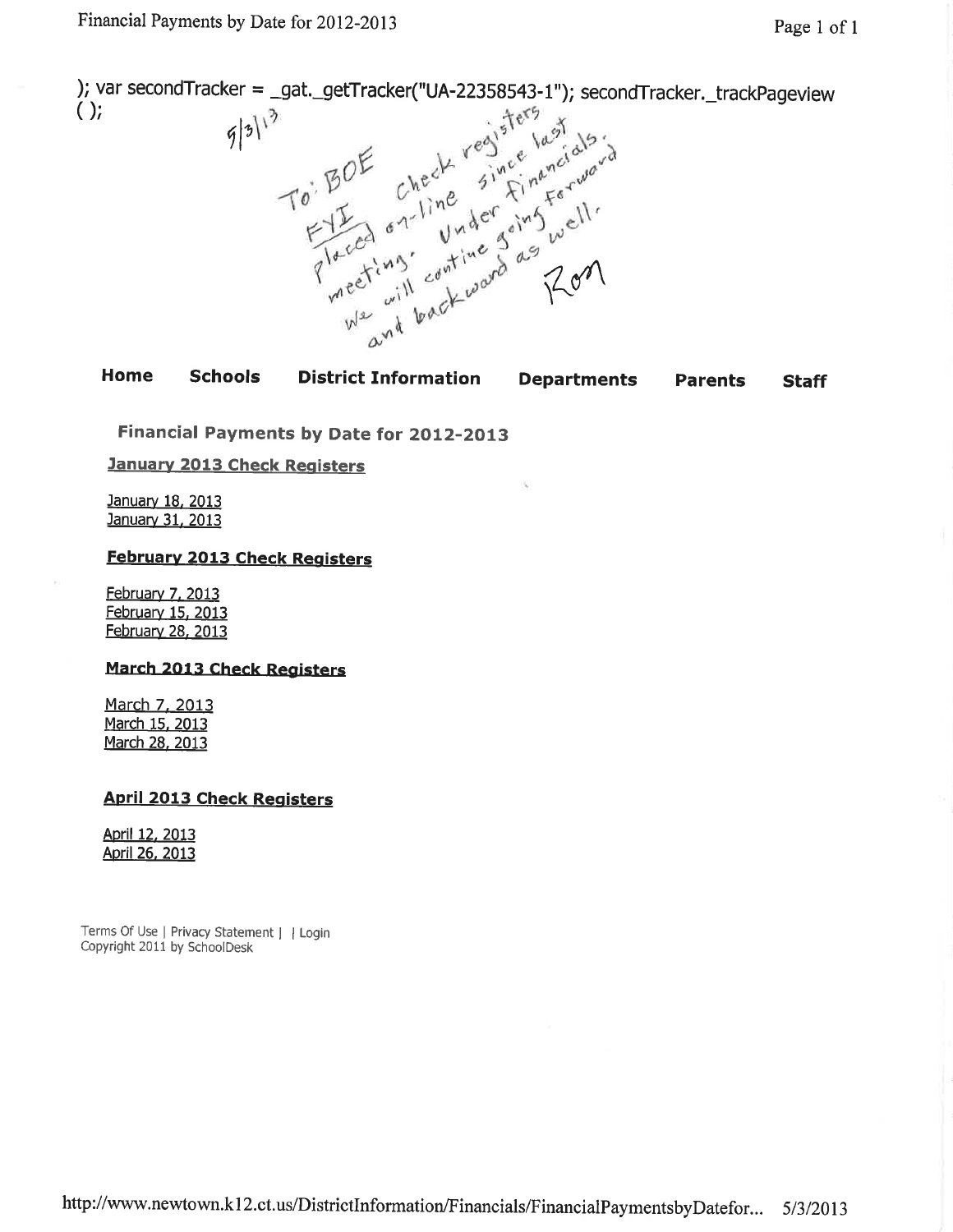### **FIRST AMENDMENT TO AGREEMENT** DATED DECEMBER 17, 2012

THIS AMENDED AGREEMENT made this \_\_\_\_\_\_ day of May, 2013, by and among the Town of Newtown, Connecticut, a municipal corporation with its office at 3 Primrose Street, Newtown, Connecticut ("Newtown"), the Newtown Board of Education, with an office at 3 Primrose Street, Newtown, Connecticut ("Newtown Board of Education"), and the Town of Monroe, Connecticut, a municipal corporation with its office at 7 Fan Hill Road, Monroe, Connecticut ("Monroe").

WHEREAS, the parties hereto entered into an Agreement on or about December 17, 2012, for the use by Newtown and the Newtown Board of Education of the Chalk Hill Middle School in Monroe; and

WHEREAS, the parties desire to amend the Agreement to provide for an extension thereof for an additional year, and to more specifically define the obligation for the expenses relative to the occupancy of the Chalk Hill Middle School by the Newtown Board of Education.

NOW, THEREFORE, in consideration of the mutual premises hereinafter contained, the parties hereto agree as follows:

1. Article 2.1 of the Agreement is amended to extend the termination date to June 30, 2016. Newtown and the Newtown Board of Education shall have the option, provided they have fully and faithfully performed all of their obligations hereunder to terminate this Agreement prior to the June 30, 2016 date. Newtown and the Newtown Board of Education must notify the Town of Monroe of its intention to exercise this option in writing at least six (6) months prior to the termination date of June 30, 2016 as set forth in this Amendment.

 $\mathbf{1}$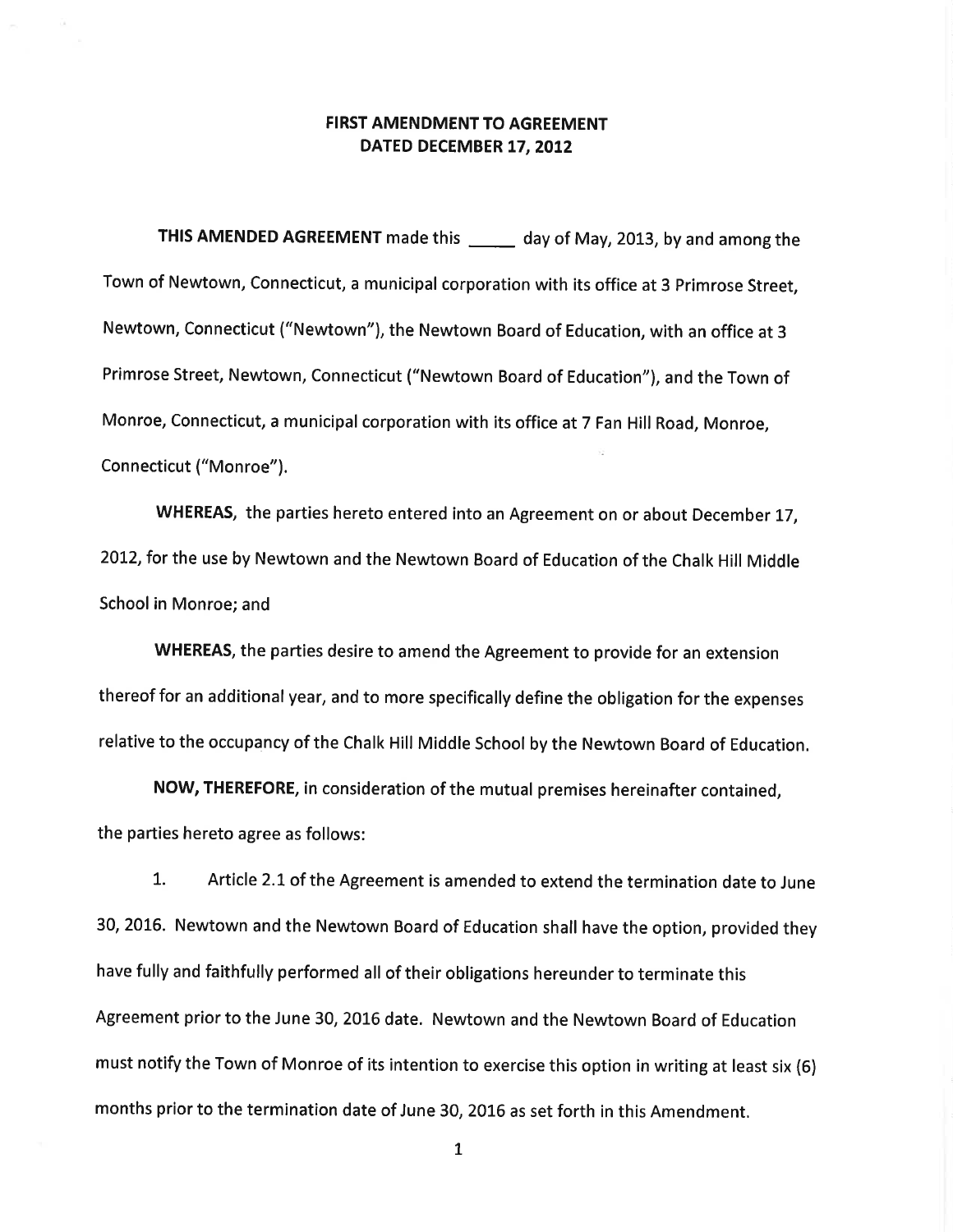$2.$ Article 11.1 of the Agreement is amended by the addition of the following sentence: "All costs for security at the Chalk Hill Middle School (inside the school and the grounds around it) including, but not limited to, salaries and overtime incurred by the Monroe Police Department, shall be the responsibility of Newtown and the Newtown Board of Education."

 $3.$ The following new paragraph entitled "Article XVII" shall be added to the Agreement:

# "ARTICLE XVII **Land Use Requirements**

Land Use Requirements: Newtown and the Newtown Board of Education shall  $17.1$ make applications, if necessary or in conjunction with the Town of Monroe, to the applicable land use (regulatory) Commissions of the Town of Monroe for approval of the Chalk Hill Middle School as an elementary school, and for the construction of a new playground on the Chalk Hill Middle School premises. Newtown and the Newtown Board of Education shall be responsible for the legal notice expenses associated with pursuing the aforesaid applications and all other application fees and costs shall be waived by Monroe in association with said applications."

4. In all other respects, except as modified herein, the Agreement shall remain in full force and effect.

**TOWN OF MONROE** 

By:

Stephen J. Vavrek **First Selectman** 

 $\overline{2}$